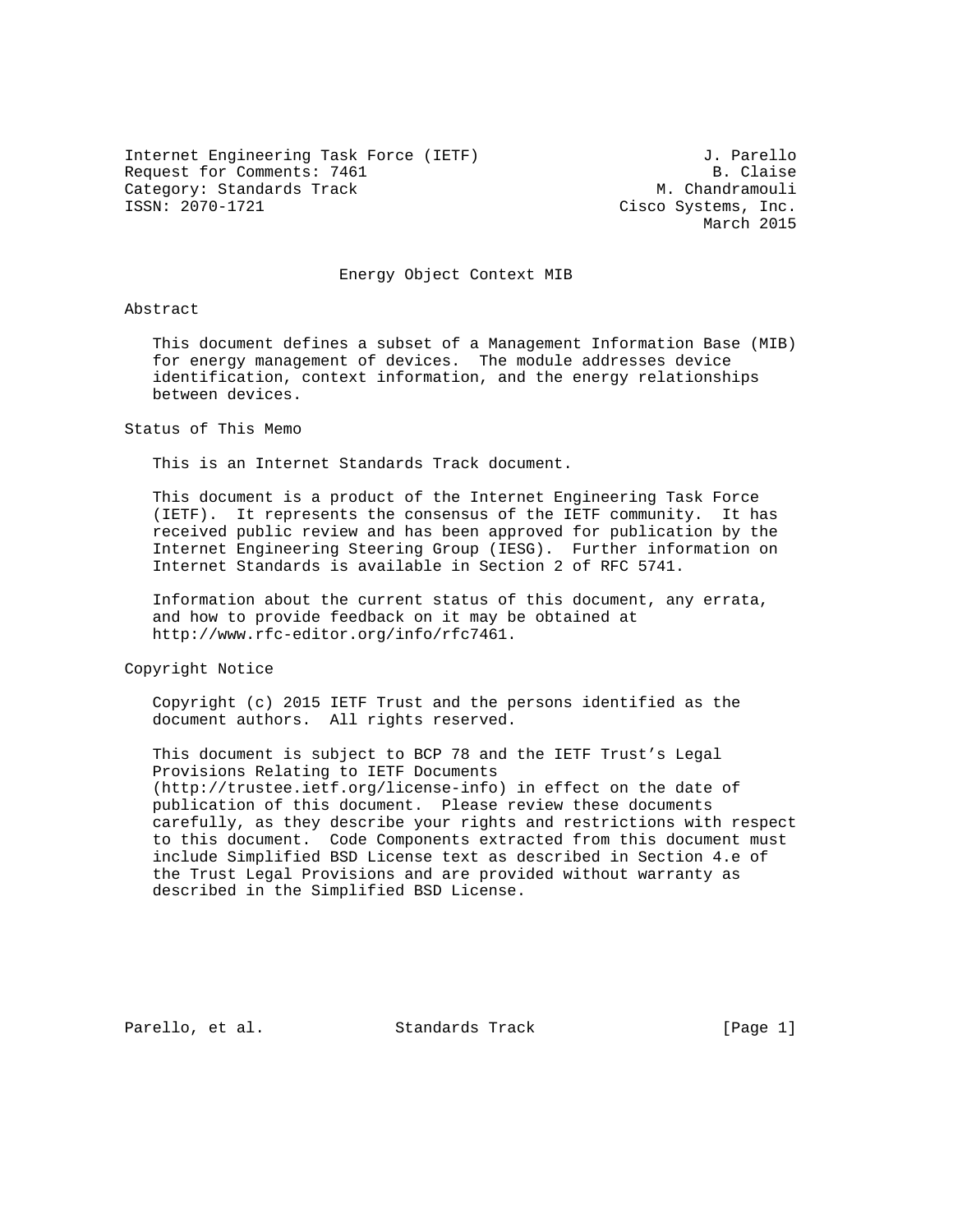Table of Contents

|                  | 1.1. Energy Management Document Overview 2        |  |  |
|------------------|---------------------------------------------------|--|--|
|                  | 1.2. Conventions Used in This Document 3          |  |  |
|                  | 2. The Internet-Standard Management Framework 3   |  |  |
| $\overline{3}$ . |                                                   |  |  |
| 4.               | Architecture Concepts Applied to the MIB Module 4 |  |  |
|                  |                                                   |  |  |
|                  |                                                   |  |  |
|                  |                                                   |  |  |
|                  | 4.4. Energy Object Relationships 11               |  |  |
|                  | 4.5. Energy Object Identity Persistence 12        |  |  |
| 5.               |                                                   |  |  |
|                  |                                                   |  |  |
|                  |                                                   |  |  |
| 8 <sub>1</sub>   |                                                   |  |  |
|                  |                                                   |  |  |
|                  |                                                   |  |  |
|                  |                                                   |  |  |
|                  |                                                   |  |  |
|                  |                                                   |  |  |

## 1. Introduction

 The Energy Management (EMAN) standards provide a specification for Energy Management. This document defines a subset of a Management Information Base (MIB) for use with network management protocols for Energy monitoring of network devices and devices attached to the network and possibly extending to devices in the industrial automation setting with a network interface.

 The focus of the MIB module specified in this document is on the identification of Energy Objects and reporting the context and relationships of Energy Objects as defined in [RFC7326]. The module addresses Energy Object identification, Energy Object context, and Energy Object relationships.

### 1.1. Energy Management Document Overview

 This document specifies the Energy Object Context (ENERGY-OBJECT- CONTEXT-MIB) and IANA Energy Relationship (IANA-ENERGY-RELATION-MIB) modules. The Energy Object Context MIB module specifies MIB objects for identification of Energy Objects, and reporting context and relationship of an Energy Object. The IANA Energy Relationship MIB module specifies the first version of the IANA-maintained definitions of relationships between Energy Objects.

Parello, et al. Standards Track [Page 2]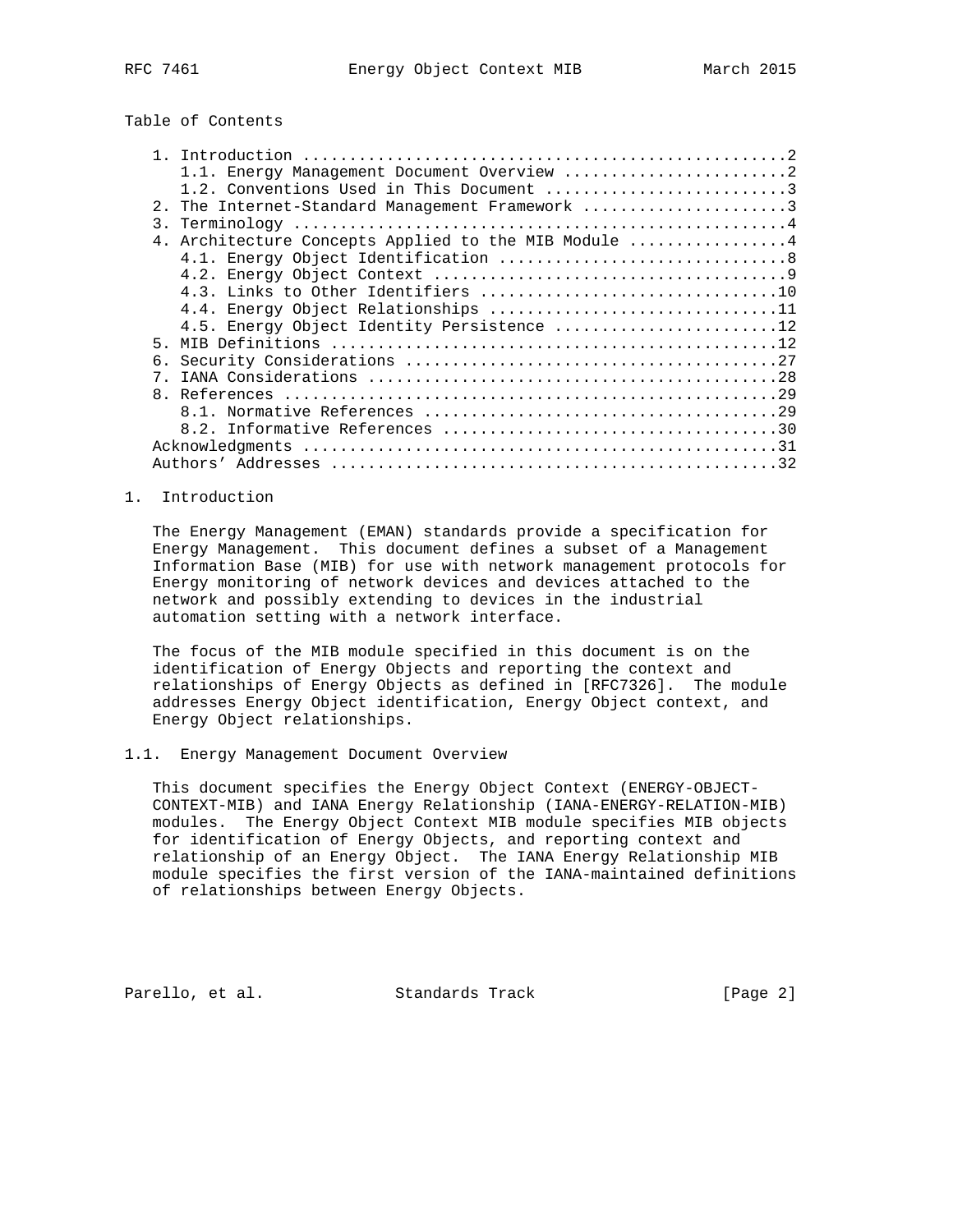Firstly, to illustrate the importance of energy monitoring in networks and, secondly, to list some of the important areas to be addressed by the Energy Management Framework [RFC7326], several use cases and network scenarios are presented in the EMAN applicability statement document [EMAN-AS]. In addition, for each scenario, the target devices for energy management, and how those devices powered and metered are also presented. To address the network scenarios, requirements for power and energy monitoring for networking devices are specified in [RFC6988]. Based on the requirements in [RFC6988], [RFC7326] presents a solution approach.

 Accordingly, the scope of the MIB modules in this document is in accordance to the requirements specified in [RFC6988] and the concepts from [RFC7326].

 This document is based on the Energy Management Framework [RFC7326] and meets the requirements on identification of Energy Objects and their context and relationships as specified in the Energy Management requirements document [RFC6988].

 A second MIB module meeting the EMAN requirements [RFC6988] the Monitoring and Control MIB for Power and Energy [RFC7460], monitors the Energy Objects for Power States, for the Power and Energy consumption. Power State monitoring includes: retrieving Power States, Power State properties, current Power State, Power State transitions, and Power State statistics. In addition, this MIB module provides the Power Characteristics properties of the Power and Energy, along with optional characteristics.

 The applicability statement document [EMAN-AS] provides the list of use cases, describes the common aspects between existing Energy standards and the EMAN standard, and shows how the EMAN framework relates to other frameworks.

# 1.2. Conventions Used in This Document

 The key words "MUST", "MUST NOT", "REQUIRED", "SHALL", "SHALL NOT", "SHOULD", "SHOULD NOT", "RECOMMENDED", "NOT RECOMMENDED", "MAY", and "OPTIONAL" in this document are to be interpreted as described in [RFC2119].

2. The Internet-Standard Management Framework

 For a detailed overview of the documents that describe the current Internet-Standard Management Framework, please refer to section 7 of RFC 3410 [RFC3410].

Parello, et al. Standards Track [Page 3]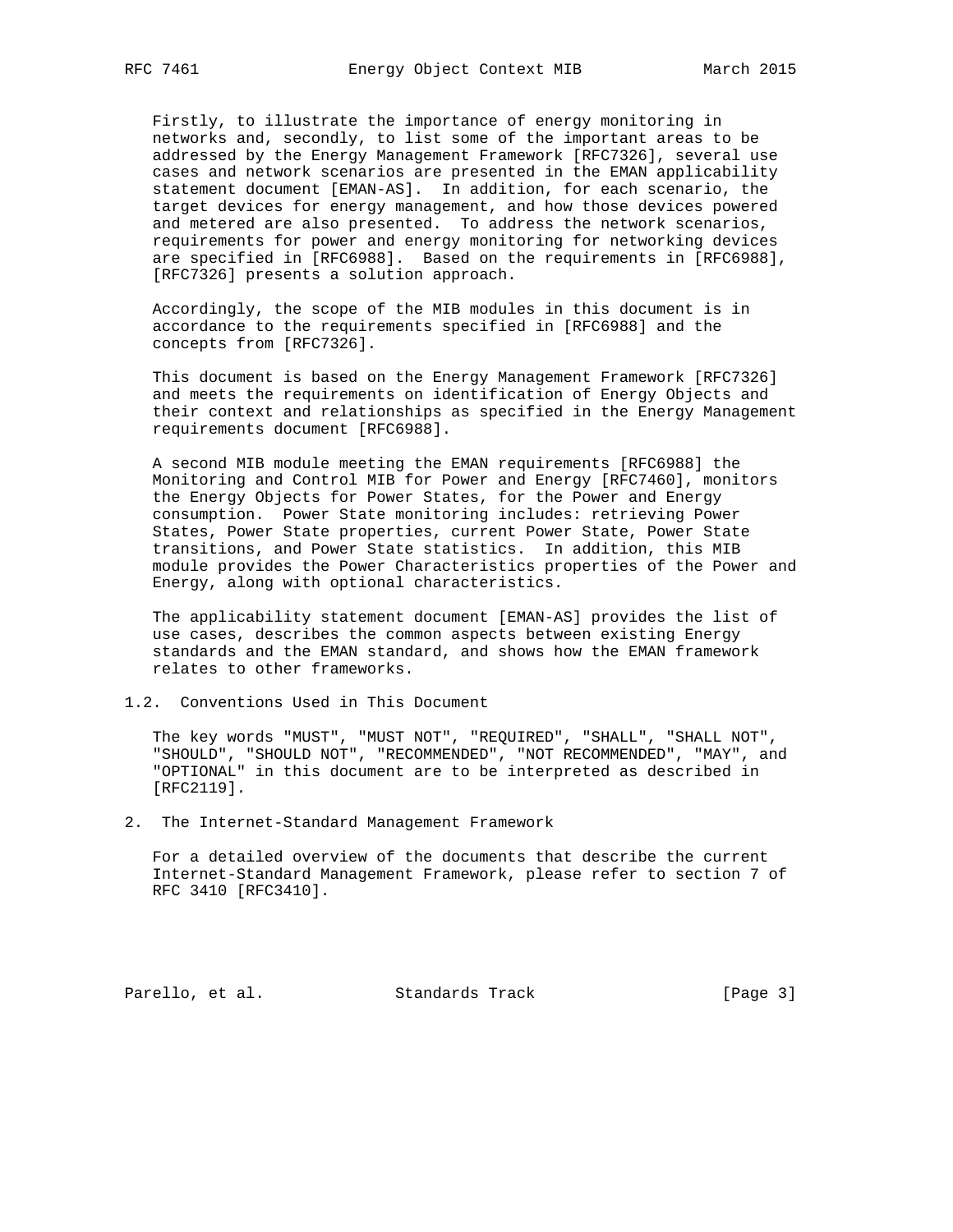Managed objects are accessed via a virtual information store, termed the Management Information Base or MIB. MIB objects are generally accessed through the Simple Network Management Protocol (SNMP). Objects in the MIB are defined using the mechanisms defined in the Structure of Management Information (SMI). This memo specifies MIB modules that are compliant with SMIv2, which is described in STD 58, RFC 2578 [RFC2578], STD 58, RFC 2579 [RFC2579] and STD 58, RFC 2580 [RFC2580].

3. Terminology

 Please refer to [RFC7326] for the definitions of the following terminology used in this document.

 Energy Management Energy Management System (EnMS) Energy Monitoring Energy Control electrical equipment non-electrical equipment (mechanical equipment) device component power inlet power outlet energy power demand provide energy receive energy meter (energy meter) battery Power Interface Nameplate Power Power Attributes Power Quality Power State Power State Set

4. Architecture Concepts Applied to the MIB Module

 This section describes the basic concepts specified in the Energy Management Framework [RFC7326], with specific information related to the MIB modules specified in this document.

Parello, et al. Standards Track [Page 4]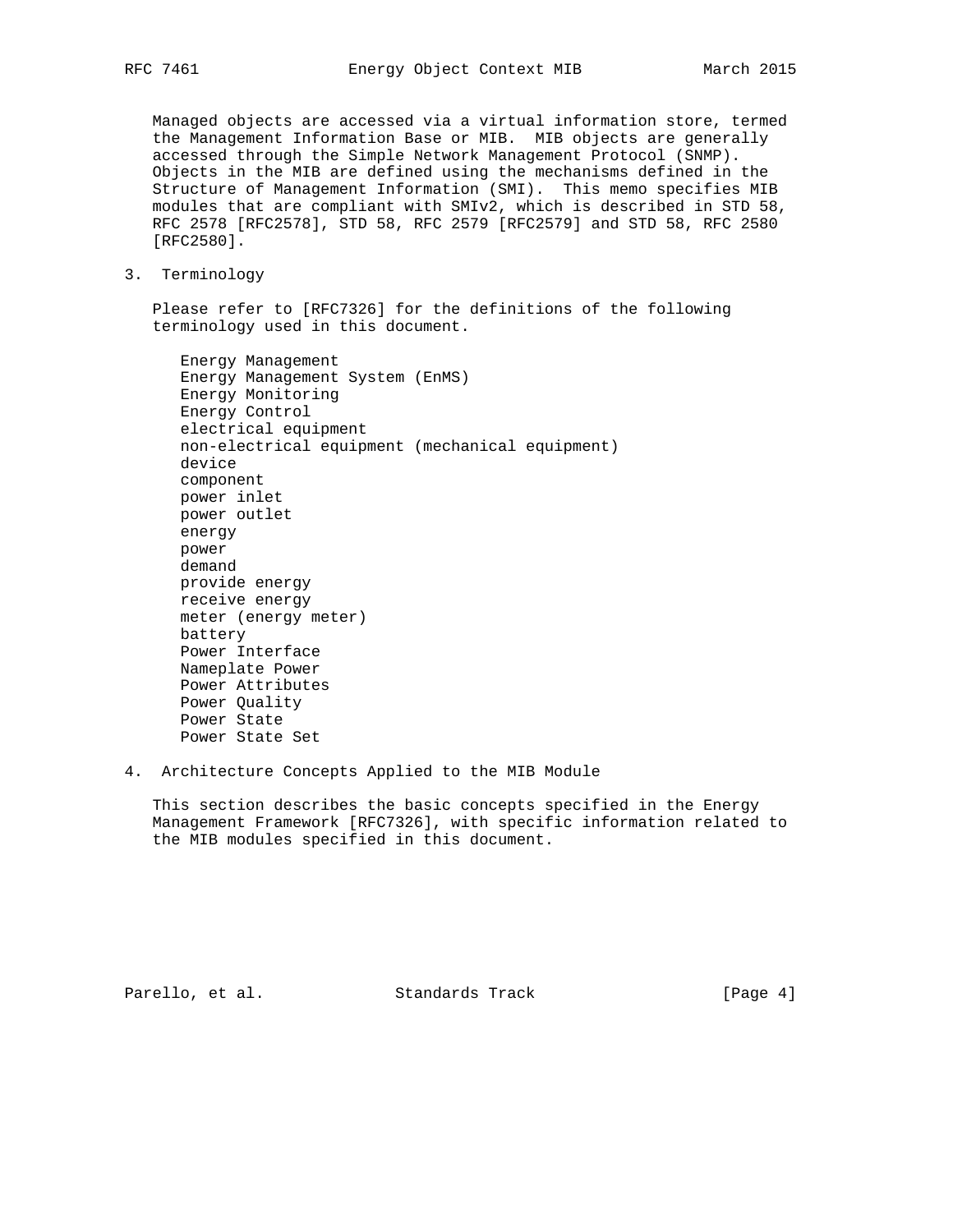The Energy Object Context (ENERGY-OBJECT-CONTEXT-MIB) MIB module in this document specifies MIB objects for the identification of Energy Objects and reporting context and relationship of an Energy Object. The managed objects are contained in two tables: eoTable and eoRelationTable.

 The first table, eoTable, focuses on the link to the other MIB modules, on identification, and on the context of the Energy Object. The second table, eoRelationTable, specifies the relationships between Energy Objects. This is a simplified representation of the relationship between Energy Objects.

 A "smidump-style" tree presentation of the MIB modules contained in the document is presented. The meaning of the three symbols in is a compressed representation of the object's MAX-ACCESS clause, which may have the following values:

```
 "not-accessible"->"---"
 "accessible-for-notify"->"--n"
 "read-only"->"r-n"
 "read-write"->"rwn"
```

```
 +- eoTable(1)
```

```
 |
     +- eoEntry(1) [entPhysicalIndex]
 |
      +-- r-n PethPsePortIndexOrZero eoEthPortIndex(1)
      +-- r-n PethPsePortGroupIndexOrZero eoEthPortGrpIndex(2)
 +-- r-n LldpPortNumberOrZero eoLldpPortNumber(3)
 +-- rwn MacAddress eoMgmtMacAddress(4)
 +-- r-n InetAddressType eoMgmtAddressType(5)
 +-- r-n InetAddress eoMgmtAddress(6)
 +-- r-n OCTET STRING eoMgmtDNSName(7)
 +-- rwn SnmpAdminString eoDomainName(8)
 +-- rwn SnmpAdminString eoRoleDescription(9)
 +-- rwn EnergyObjectKeywordList eoKeywords(10)
 +-- rwn Integer32 eoImportance(11)
 +-- r-n INTEGER eoPowerCategory(12)
 +-- rwn SnmpAdminString eoAlternateKey(13)
 +-- r-n INTEGER eoPowerInterfaceType(14)
```
Parello, et al. Standards Track [Page 5]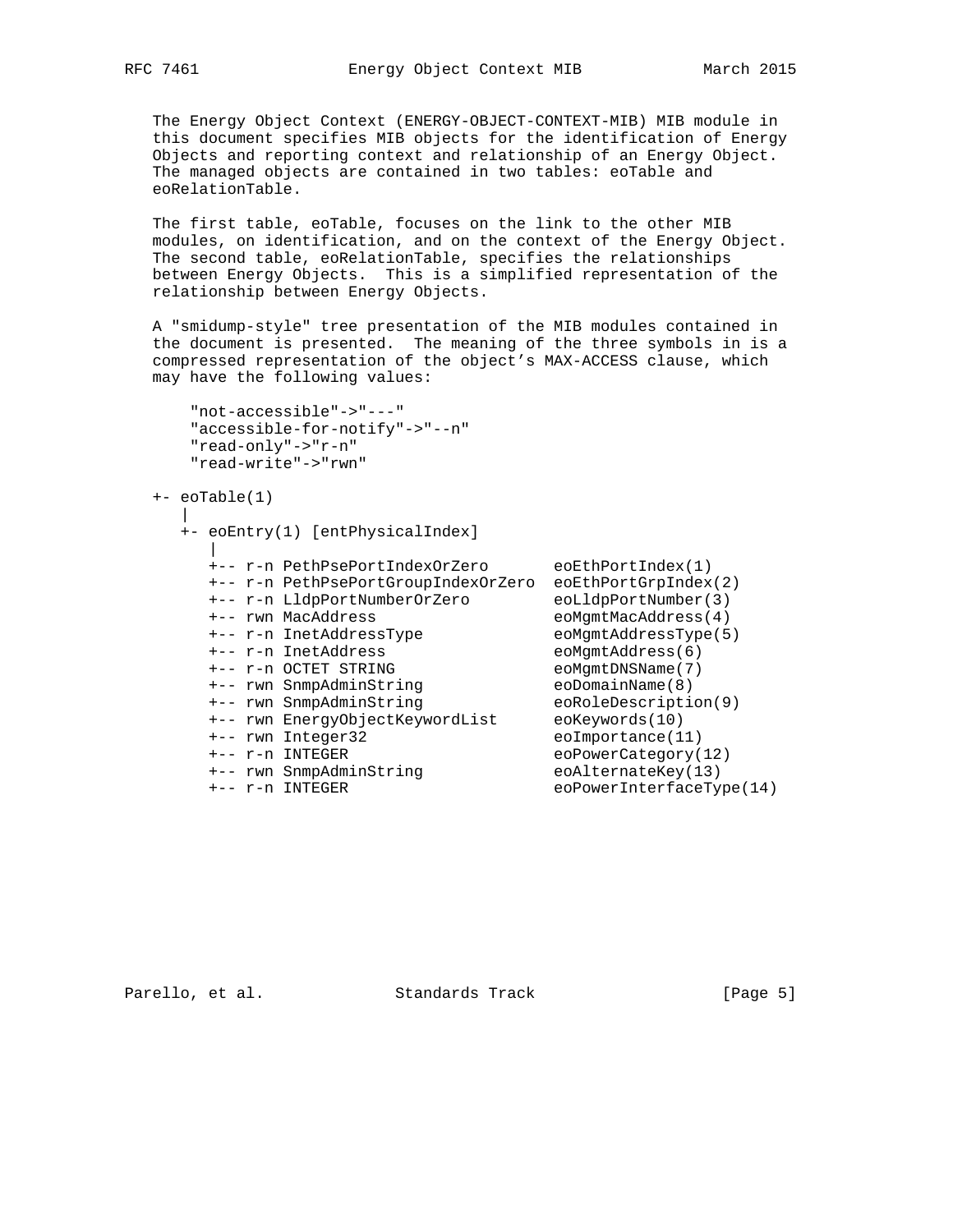+- eoRelationTable(2) | +- eoRelationEntry(1) [entPhysicalIndex, eoRelationIndex] | +-- --n Integer32 eoRelationIndex(1) +-- rwn UUIDorZero eoRelationID(2) +-- rwn IANAEnergyRelationship eoRelationship(3) +-- rwn RowStatus eoRelationStatus(4) +-- rwn StorageType eoRelationStorageType(5)

 The following Unified Modeling Language (UML) diagram illustrates the relationship of the MIB objects in the eoTable, eoRelationTable, and ENTITY-MIB. The MIB objects describe the identity, context, and relationship of an Energy Object. The UML diagram, furthermore, contains objects from the ENTITY-MIB [RFC6933].

Parello, et al. Standards Track [Page 6]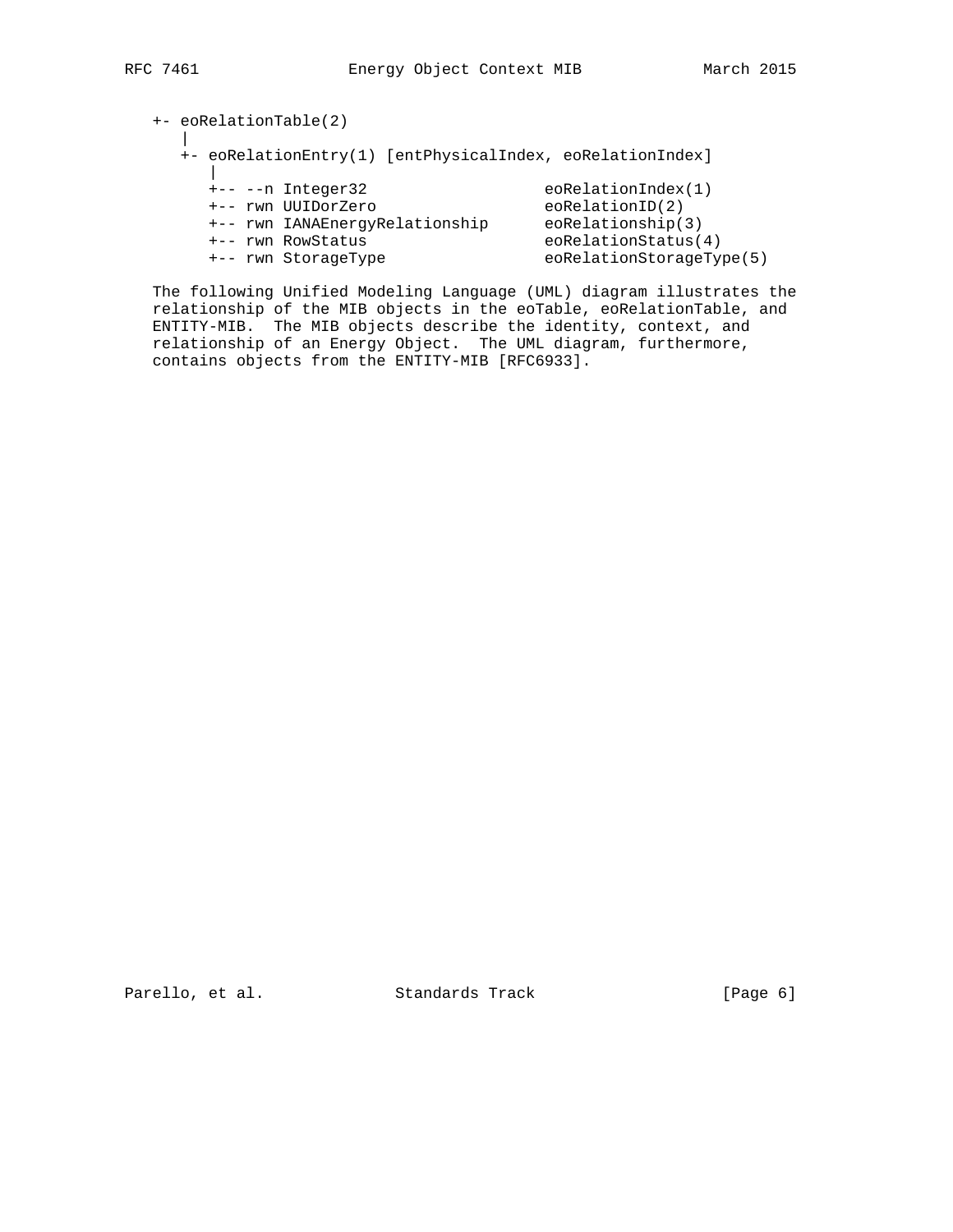+--------------------------+ EO Context Information | ------------------------ | | eoRoleDescription | eoKeywords eoImportance eoPowerCategory | eoPowerInterfaceType | | eoDomainName | +--------------------------+  $\sim$   $\sim$   $\sim$   $\sim$   $\sim$  $\blacksquare$  +------------------------------+ | EO Identification | | ---------------------------- | | entPhysicalIndex (\*) | | entPhysicalName (\*) | | | entPhysicalUUID (\*) |  $|$  entPhysicalClass  $(*)$  | -------------------------------- | +------------------------------+ ---> | Link to other identifiers | |------------------------------| | eoEthPortIndex (\*\*) | eoEthPortGrpIndex (\*\*) | eoLldpPortNumber (\*\*\*) | | | | eoMgmtMacAddress (optional) | eoMgmtAddressType (optional) | eoMgmtAddress (optional) | eoMgmtDNSName (optional) | eoAlternateKey | +------------------------------+ | +------------------------------+ ---> | EO Relationship | ---------------------------- | eoRelationIndex eoRelationID eoRelationship | eoRelationStatus | | eoRelationStorageType | +------------------------------+

 (\*) Compliance with entity4CRCompliance ENTITY-MIB [RFC6933] (\*\*) Link with the Power over Ethernet MIB [RFC3621] (\*\*\*) Link with LLDP MIBs [LLDP-MIB] [LLDP-MED-MIB]

Figure 1: MIB Objects Grouping

Parello, et al. Standards Track [Page 7]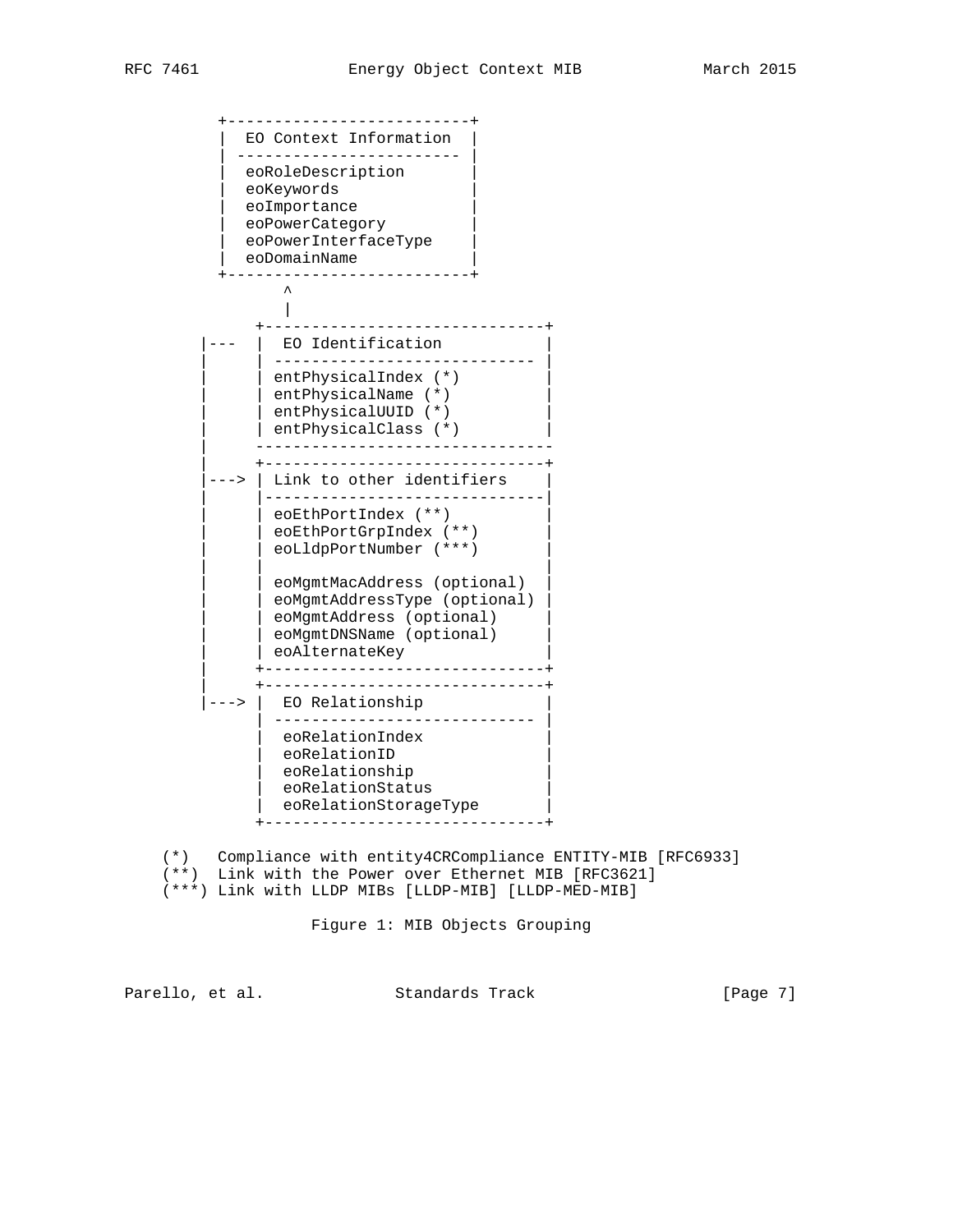As displayed in Figure 1, the MIB objects can be classified in different logical grouping of MIB objects.

- 1) The Energy Object Identification. See Section 5.1 "Energy Object Identification". Devices and their sub-components are characterized by the power-related attributes of a physical entity present in the ENTITY-MIB [RFC6933].
- 2) The Context Information. See Section 4.1 "Energy Object Context".
- 3) The links to other MIB modules. See Section 4.3 "Links to Other Identifiers".
- 4) The Energy Object Relationships specific information. See Section 4.4 "Energy Object Relationships".
- 5) The Energy Object Identity Persistence. See Section 4.5 "Energy Object Identity Persistence".
- 4.1. Energy Object Identification

 Refer to the "Identification" section in [RFC7326] for background information about Energy Objects.

 Every Energy Object MUST implement the unique index, entPhysicalIndex, entPhysicalName, entPhysicalClass, and entPhysicalUUID from the ENTITY-MIB [RFC6933]. Module Compliance with respect to entity4CRCompliance of ENTITY-MIB MUST be supported, which requires a limited number of objects supported (entPhysicalIndex, entPhysicalName, entPhysicalClass, and entPhysicalUUID). entPhysicalIndex is used as index for the Energy Object in the ENERGY-OBJECT-CONTEXT-MIB module. Every Energy Object MUST have a printable name assigned to it. Energy Objects MUST implement the entPhysicalName object specified in the ENTITY-MIB [RFC6933], which must contain the Energy Object name.

 For the ENERGY-OBJECT-CONTEXT-MIB compliance, every Energy Object instance MUST implement the entPhysicalUUID from the ENTITY-MIB [RFC6933].

 As displayed in [RFC4122], the following is an example of the string representation of a Universally Unique Identifier (UUID) as a URN: urn:uuid:f81d4fae-7dec-11d0-a765-00a0c91e6bf6.

 For example, to understand the relationship between Energy Object Components and Energy Objects, the ENTITY-MIB physical containment tree [RFC6933] MUST be implemented.

Parello, et al. Standards Track [Page 8]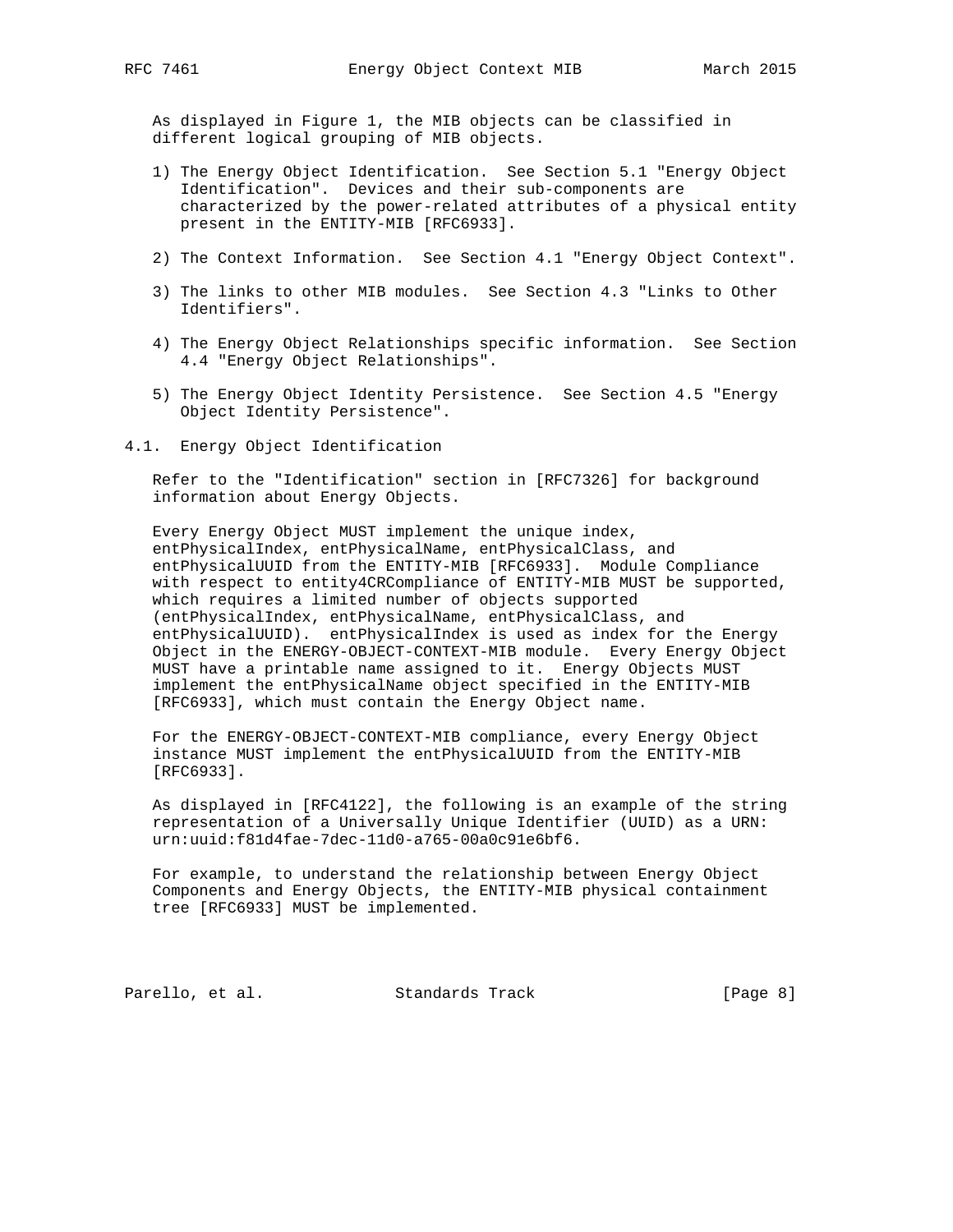A second example deals with one of the ENTITY-MIB extensions: if the Energy Object temperature is required, the managed objects from the ENTITY-SENSOR-MIB [RFC3433] should be supported.

 Each Energy Object MUST belong to a single Energy Management Domain or in other words, an Energy Object cannot belong to more than one Energy Management Domain. Refer to the "Context: Domain" section in [RFC7326] for background information. The eoDomainName, which is an element of the eoTable, is a read-write MIB object. The Energy Management Domain should map 1:1 with a metered or sub-metered portion of the network. The Energy Management Domain MUST be configured on the Energy Object. The Energy Object MAY inherit some of the domain parameters (possibly domain name, some of the context information such as role or keywords, importance) from the Energy Object or the Energy Management Domain MAY be configured directly in an Energy Object.

 When an Energy Object acts as a Power Aggregator, the Energy Objects for which Power should be aggregated MUST be members of the same Energy Management Domain, specified by the eoDomainName MIB Object.

4.2. Energy Object Context

 Refer to the "Context: Domain" section in [RFC7326] for background information.

 An Energy Object must provide a value for eoImportance in the range of 1-100 to help differentiate the use or relative value of the device. The importance range is from 1 (least important) to 100 (most important). The default importance value is 1.

 An Energy Object can provide a set of eoKeywords. These keywords are a list of tags that can be used for grouping and summary reporting within or between Energy Management Domains.

 An Energy Object can have Power Interfaces and those interfaces can be classified as Power Inlet, Power Outlet, or both.

 An Energy Object can be classified based on the physical properties of the Energy Object. That Energy Object can be classified as consuming power or supplying power to other devices or that Energy Object can perform both of those functions and finally, an Energy Object can be a passive meter.

 Additionally, an Energy Object can provide an eoRoleDescription string that indicates the purpose the Energy Object serves in the network.

Parello, et al. Standards Track [Page 9]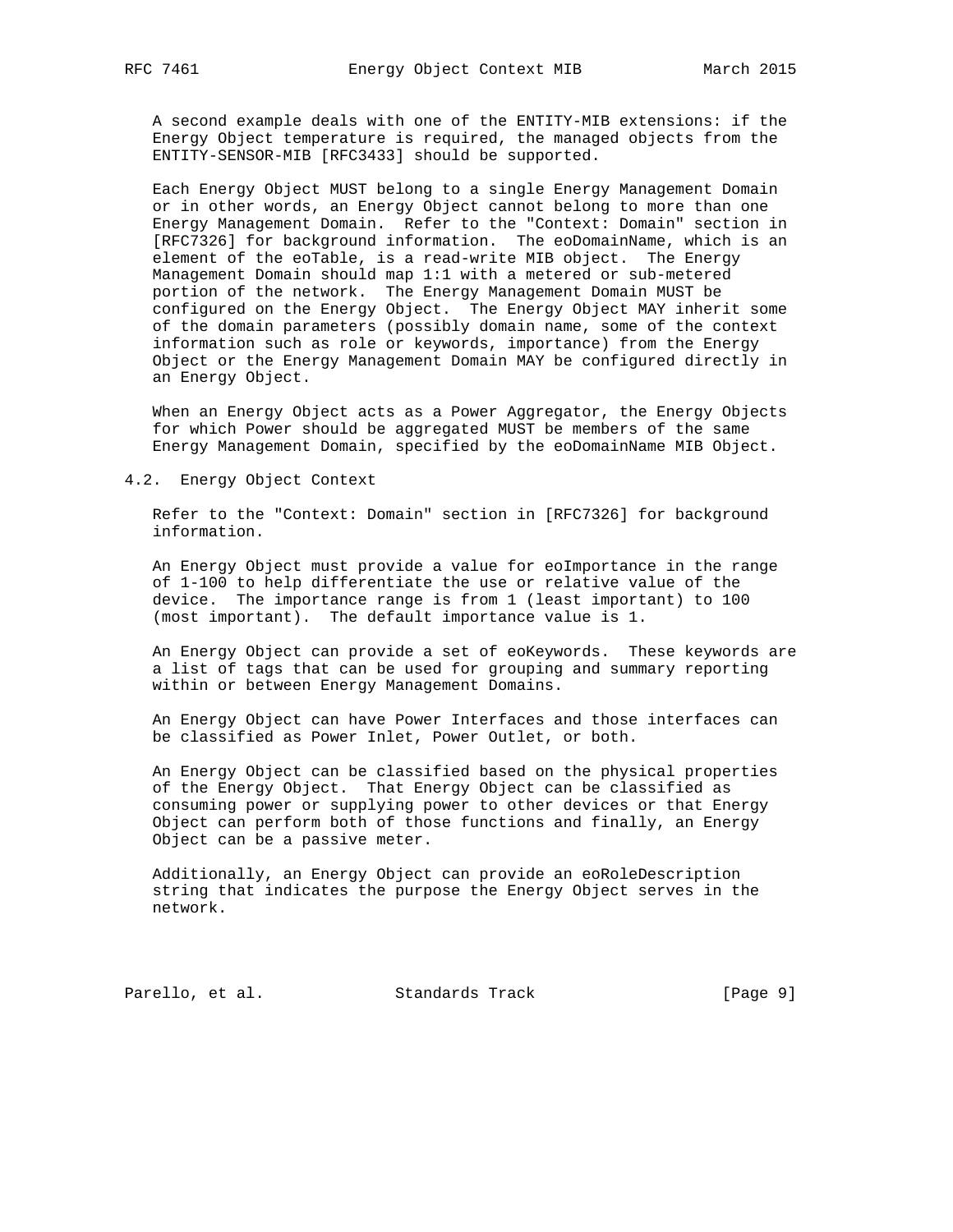# 4.3. Links to Other Identifiers

 While the entPhysicalIndex is the primary index for all MIB objects in the ENERGY-OBJECT-CONTEXT-MIB module, the Energy Management Systems (EnMS) must be able to make the link with the identifier(s) in other supported MIB modules.

 If the Energy Object is a Power over Ethernet (PoE) port, and if the Power over Ethernet MIB [RFC3621] is supported by the SNMP agent managing the Energy Object, then the Energy Objects eoethPortIndex and eoethPortGrpIndex MUST contain the corresponding values of pethPsePortIndex and pethPsePortGroupIndex [RFC3621].

 If the LLDP-MED MIB [LLDP-MIB] is supported by the Energy Object SNMP agent, then the Energy Object eoLldpPortNumber MUST contain the corresponding lldpLocPortNum from the LLDP MIB.

The intent behind the links to the other MIB module identifier(s) is to correlate the instances in the different MIB modules. This will allow the ENERGY-OBJECT-CONTEXT-MIB module to reference other MIB modules in cases where the Power over Ethernet and the LLDP MIB modules are supported by the SNMP agent. Some use cases may not implement either of these two MIB modules for the Energy Objects. However, in situations where either of these two MIB modules are implemented, the EnMS must be able to correlate the instances in the different MIB modules.

 The eoAlternateKey object specifies an alternate key string that can be used to identify the Energy Object. Since an EnMS may need to correlate objects across management systems, this alternate key is provided to facilitate such a link. This optional value is intended as a foreign key or alternate identifier for a manufacturer or EnMS to use to correlate the unique Energy Object Id in other systems or namespaces. If an alternate key is not available or is not applicable, then the value is the zero-length string.

 An Energy Object can have additional MIB objects that can be used for easier identification by the EnMS. The optional objects eoMgmtMacAddress, eoMgmtAddressType, and eoMgmtDNSName can be used to help identify the relationship between the Energy Objects and other NMS objects. These objects can be used as an alternate key to help link the Energy Object with other keyed information that may be stored within the  $EMS(s)$ . For the optional objects that may not be included in some vendor implementations, the expected behavior when those objects are polled is a response noSuchInstance.

Parello, et al. Standards Track [Page 10]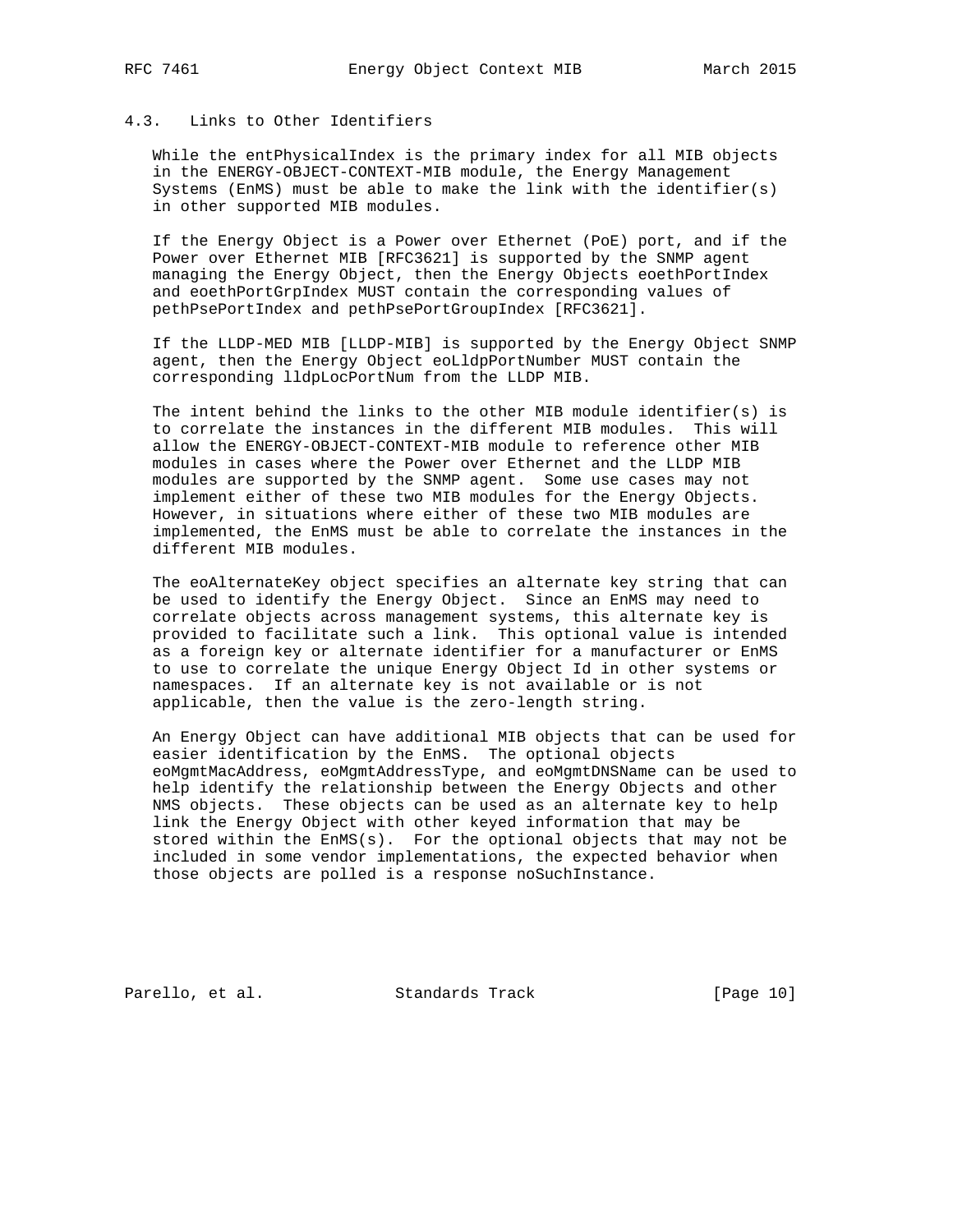# 4.4. Energy Object Relationships

 Refer to the "Relationships" section in [RFC7326] for the definition and background information. In order to link two Energy Objects, a separate table (eoRelationTable) has been introduced in this MIB module.

 Each Energy Object can have one or more Energy Object relationships with other Energy Objects. The relationship between Energy Objects is specified in eoRelationTable. The relationship between the Energy Objects is specified with the entPhysicalIndex of the Energy Object and the UUID of the remote Energy Object. The UUID MUST comply to the RFC 4122 specifications. It is important to note that it is possible that an Energy Object may not have an Energy Object relationship with other Energy Objects.

 The following relationships between Energy Objects have been considered in the eoRelationTable.

> Metering Relationship -> meteredBy / metering Power Source Relationship -> poweredBy / powering Aggregation Relationship -> aggregatedBy / aggregating

 Energy Object B has a "meteredBy" relationship with Energy Object A, if the energy consumption of Energy Object B is measured by Energy Object A. Equivalently, it is possible to indicate that Energy Object A has a "metering" relationship with Energy Object B.

 Energy Object B has a "poweredBy" relationship with Energy Object A, if the power source of Energy Object B is Energy Object A. Equivalently, it is possible to indicate that Energy Object A has a "powering" relationship with Energy Object B.

 Energy Object B has "aggregatedBy" relationship with Energy Object A, if Energy Object A is an aggregation point for energy usage of Energy Object B. Equivalently, it is possible to indicate that Energy Object A has "aggregating" relationship with Energy Object B.

 The IANA-ENERGY-RELATION-MIB module in Section 5 below specifies the first version of the IANA-maintained definitions of relationships. This way, for Energy Relationships, new textual conventions can be specified, without updating the primary Energy Object Context MIB module.

Parello, et al. Standards Track [Page 11]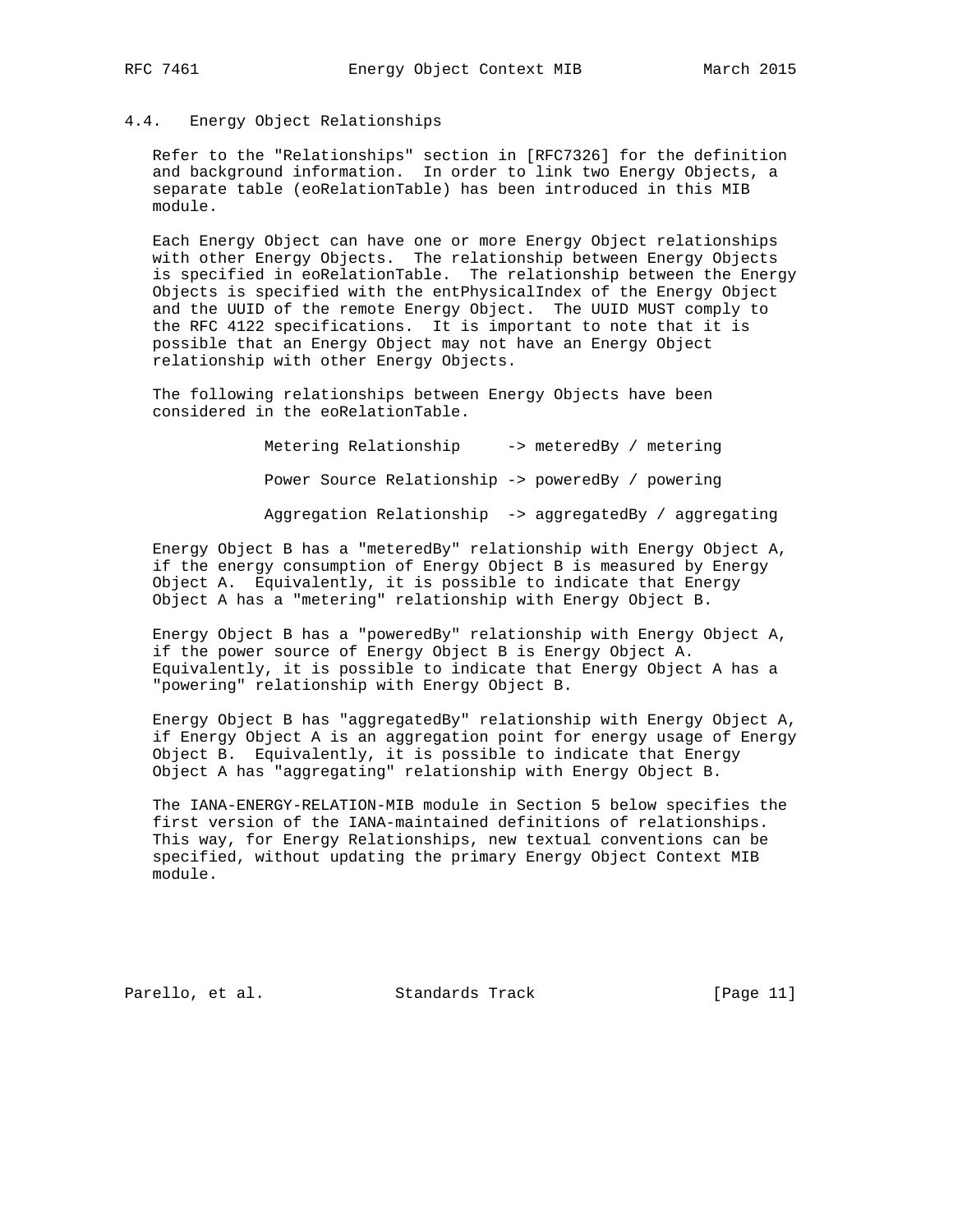## 4.5. Energy Object Identity Persistence

 In some situations, the Energy Object identity information should be persistent even after a device reload. For example, in a static setup where a switch monitors a series of connected PoE phones, there is a clear benefit for the EnMS if the Energy Object Identification and all associated information persist, as it saves a network discovery. However, in other situations, such as a wireless access point monitoring the mobile user PCs, there is not much advantage to persist the Energy Object Information. The identity information of an Energy Object should be persisted and there is value in the writable MIB objects persisted.

5. MIB Definitions

 -- \*\*\*\*\*\*\*\*\*\*\*\*\*\*\*\*\*\*\*\*\*\*\*\*\*\*\*\*\*\*\*\*\*\*\*\*\*\*\*\*\*\*\*\*\*\*\*\*\*\*\*\*\*\*\*\*\*\*\*\* --  $-$  -- This MIB is used for describing the identity and the -- context information of Energy Objects in network  $- -$  -- -- \*\*\*\*\*\*\*\*\*\*\*\*\*\*\*\*\*\*\*\*\*\*\*\*\*\*\*\*\*\*\*\*\*\*\*\*\*\*\*\*\*\*\*\*\*\*\*\*\*\*\*\*\*\*\*\*\*\*\*\*\* ENERGY-OBJECT-CONTEXT-MIB DEFINITIONS  $::=$  BEGIN IMPORTS MODULE-IDENTITY, OBJECT-TYPE, mib-2, Integer32 FROM SNMPv2-SMI -- RFC 2578 TEXTUAL-CONVENTION, MacAddress, TruthValue, RowStatus, StorageType  $FROM \quad \text{SNNPv2-TC}$   $-- \quad \text{RFC} \quad 2579$  MODULE-COMPLIANCE, OBJECT-GROUP FROM SNMPv2-CONF -- RFC 2580 SnmpAdminString FROM SNMP-FRAMEWORK-MIB -- RFC 3411 InetAddressType, InetAddress FROM INET-ADDRESS-MIB -- RFC 4001 entPhysicalIndex FROM ENTITY-MIB  $-$  PRC 6933 UUIDorZero FROM UUID-TC-MIB  $-$  PRFC 6933 IANAEnergyRelationship FROM IANA-ENERGY-RELATION-MIB;

Parello, et al. Standards Track [Page 12]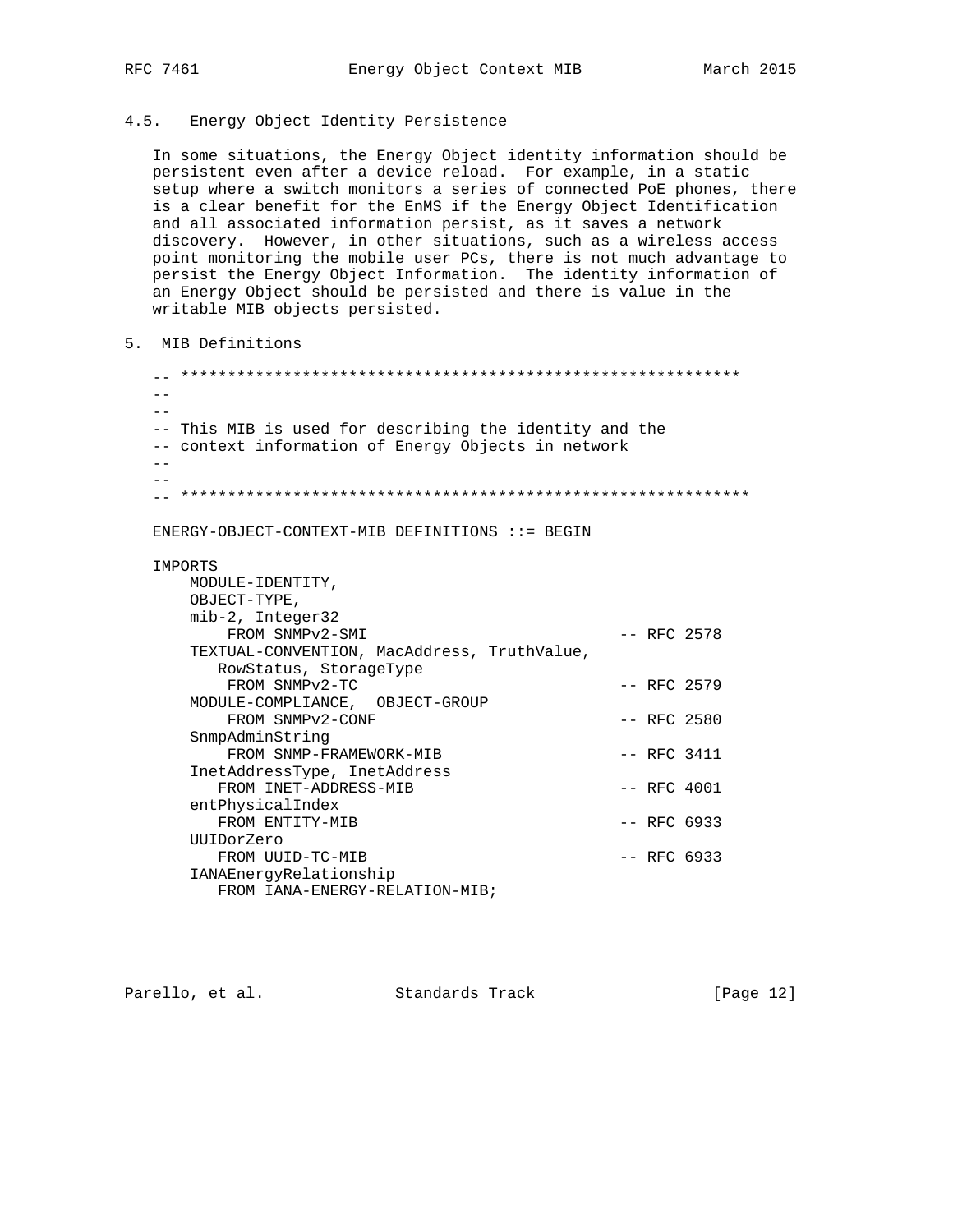energyObjectContextMIB MODULE-IDENTITY LAST-UPDATED "201502090000Z" ORGANIZATION "IETF EMAN Working Group" CONTACT-INFO "WG Charter: http://datatracker.ietf.org/wg/eman/charter/ Mailing Lists: General Discussion: eman@ietf.org To Subscribe: https://www.ietf.org/mailman/listinfo/eman Archive: http://www.ietf.org/mail-archive/web/eman Editors: John Parello Cisco Systems, Inc. 3550 Cisco Way San Jose, California 95134 United States Phone: +1 408 525 2339 Email: jparello@cisco.com Benoit Claise Cisco Systems, Inc. De Kleetlaan 6a b1 Degem 1831 Belgium Phone: +32 2 704 5622 Email: bclaise@cisco.com Mouli Chandramouli Cisco Systems, Inc. Sarjapur Outer Ring Road Bangalore 560103 India Phone: +91 80 4429 2409 Email: moulchan@cisco.com" DESCRIPTION "Copyright (c) 2015 IETF Trust and the persons identified as authors of the code. All rights reserved. Redistribution and use in source and binary forms, with or without modification, is permitted pursuant to, and subject to the license terms contained in, the Simplified BSD License set forth in Section 4.c of the IETF Trust's Legal Provisions Relating to IETF Documents (http://trustee.ietf.org/license-info). Parello, et al. Standards Track [Page 13]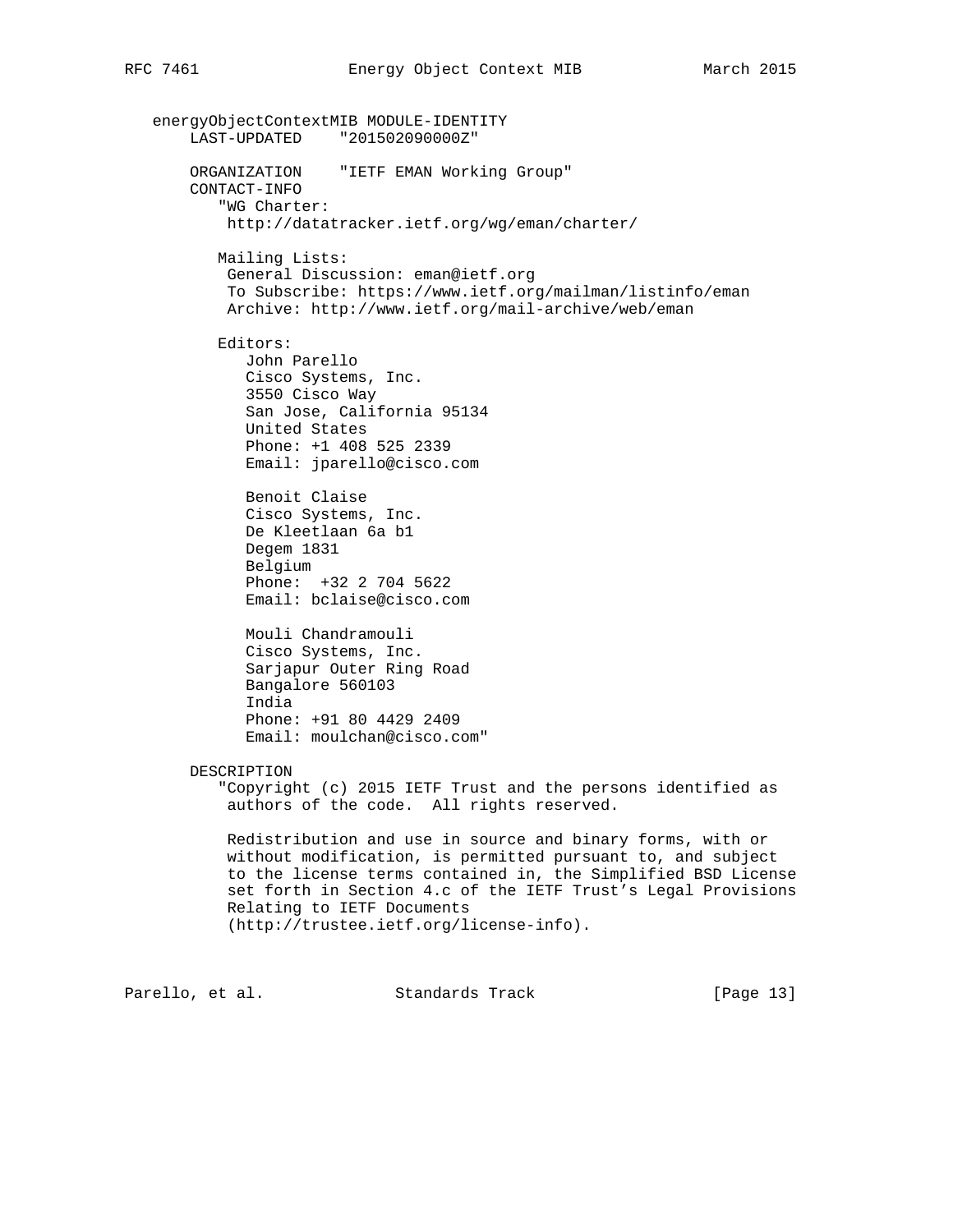This MIB is used for describing the identity and the context information of Energy Objects." REVISION "201502090000Z" DESCRIPTION "Initial version, published as RFC 7461."  $::=$  { mib-2 231 } energyObjectContextMIBNotifs OBJECT IDENTIFIER ::= { energyObjectContextMIB 0 } energyObjectContextMIBObjects OBJECT IDENTIFIER ::= { energyObjectContextMIB 1 } energyObjectContextMIBConform OBJECT IDENTIFIER ::= { energyObjectContextMIB 2 } -- Textual Conventions PethPsePortIndexOrZero ::= TEXTUAL-CONVENTION DISPLAY-HINT "d" STATUS current DESCRIPTION "This textual convention is an extension of the pethPsePortIndex convention, which defines a greater than-zero value used to identify a power Ethernet Power Sourcing Equipment (PSE) port. This extension permits the additional value of zero. The semantics of the value zero are object-specific and must, therefore, be defined as part of the description of any object that uses this syntax. Examples of the usage of this extension are situations where none or all physical entities need to be referenced." SYNTAX Integer32 (0..2147483647) PethPsePortGroupIndexOrZero ::= TEXTUAL-CONVENTION DISPLAY-HINT "d" STATUS current DESCRIPTION "This textual convention is an extension of the pethPsePortGroupIndex convention from the Power Over Ethernet MIB in RFC 3621, which defines a greater-than-zero value used to identify the group containing the port to which a power Ethernet PSE is connected. This extension permits the additional value of zero. The semantics of the value zero are object-specific and must, therefore,

Parello, et al. Standards Track [Page 14]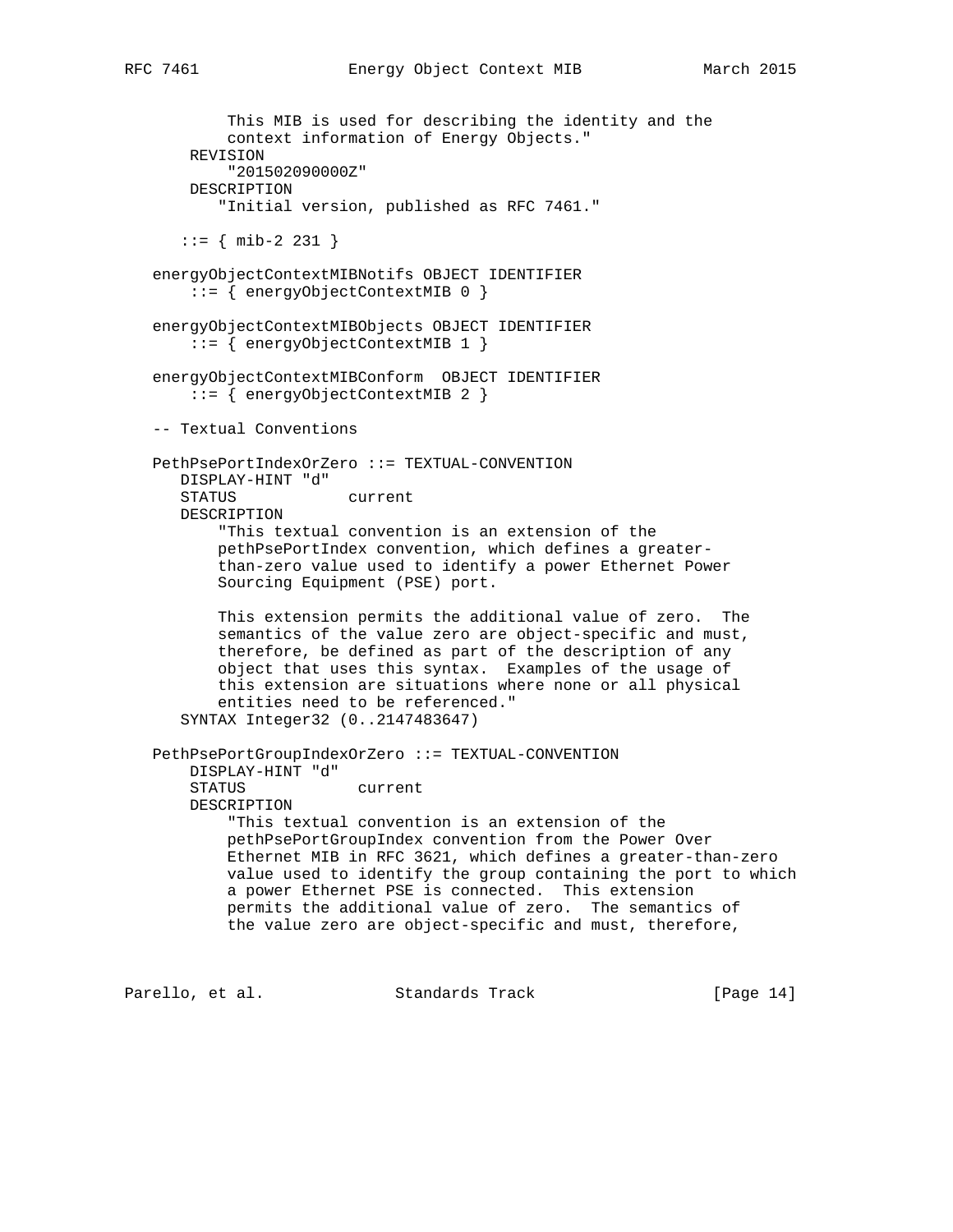be defined as part of the description of any object that uses this syntax. Examples of the usage of this extension are situations where none or all physical entities need to be referenced." SYNTAX Integer32 (0..2147483647) LldpPortNumberOrZero ::= TEXTUAL-CONVENTION DISPLAY-HINT "d" STATUS current DESCRIPTION "This textual convention is an extension of the LldpPortNumber convention specified in the LLDP MIB, which defines a greater than zero value used to uniquely identify each port contained in the chassis (that is known to the LLDP agent) by a port number. This extension permits the additional value of zero. The semantics of the value zero are object-specific and must, therefore, be defined as part of the description of any object that uses this syntax. Examples of the usage of this extension are situations where none or all physical entities need to be referenced." SYNTAX Integer32(0..4096) EnergyObjectKeywordList ::= TEXTUAL-CONVENTION STATUS current DESCRIPTION "A list of keywords that can be used to group Energy Objects for reporting or searching. If multiple keywords are present, then this string will contain all the keywords separated by the ',' character. All alphanumeric characters and symbols (other than a comma), such as #, (, \$, !, and &, are allowed. White spaces before and after the commas are ignored, as well as within a keyword itself. For example, if an Energy Object were to be tagged with the keyword values 'hospitality' and 'guest', then the keyword list will be 'hospitality,guest'." SYNTAX OCTET STRING (SIZE (0..2048)) -- Objects eoTable OBJECT-TYPE SYNTAX SEQUENCE OF EoEntry MAX-ACCESS not-accessible STATUS current DESCRIPTION "This table lists Energy Objects."

Parello, et al. Standards Track [Page 15]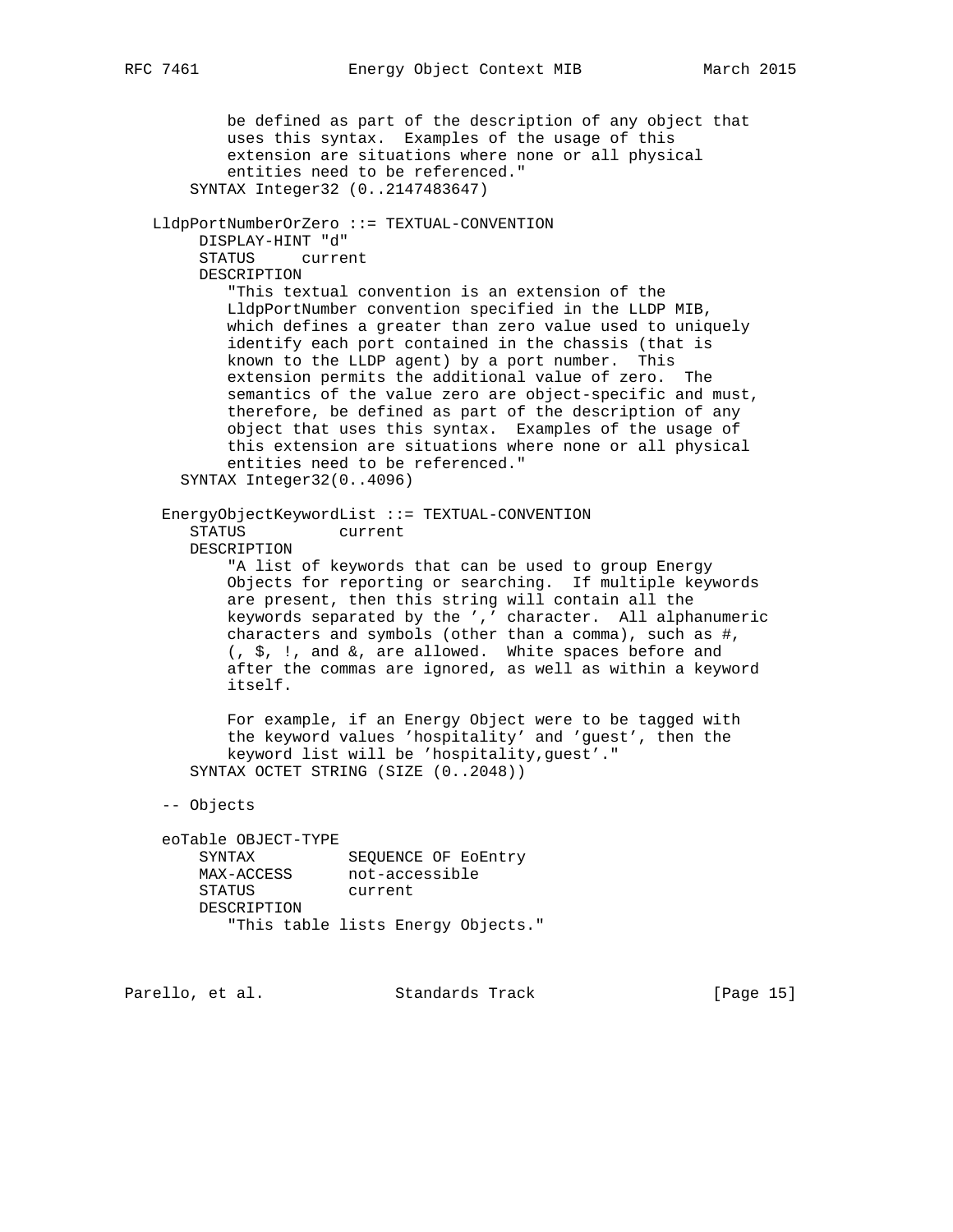::= { energyObjectContextMIBObjects 1 } eoEntry OBJECT-TYPE SYNTAX EOEntry MAX-ACCESS not-accessible STATUS current DESCRIPTION "An entry describes the attributes of an Energy Object. Whenever a new Energy Object is added or an existing Energy Object is deleted, a row in the eoTable is added or deleted." INDEX {entPhysicalIndex }  $::=$  { eoTable 1 } EoEntry ::= SEQUENCE { eoEthPortIndex PethPsePortIndexOrZero, eoEthPortGrpIndex PethPsePortGroupIndexOrZero, eoLldpPortNumber LldpPortNumberOrZero, eoMgmtMacAddress MacAddress, eoMgmtAddressType InetAddressType, eoMgmtAddress inturnational inetAddress, eoMgmtDNSName OCTET STRING, eoDomainName SnmpAdminString, eoRoleDescription SnmpAdminString, eoKeywords EnergyObjectKeywordList, eoImportance integer32, eoPowerCategory MINTEGER, eoAlternateKey SnmpAdminString, eoPowerInterfaceType INTEGER } eoEthPortIndex OBJECT-TYPE SYNTAX PethPsePortIndexOrZero MAX-ACCESS read-only STATUS current DESCRIPTION "This variable uniquely identifies the power Ethernet port to which a Power over Ethernet device is connected. If the Power over Ethernet MIB in RFC 3621 is supported by the SNMP agent managing the Energy Object, then the Energy Object eoethPortIndex MUST contain the corresponding value of pethPsePortIndex. If such a power Ethernet port cannot be specified or is not known, then the object is zero." REFERENCE "RFC 3621: Power Ethernet MIB" DEFVAL { 0 }

Parello, et al. Standards Track [Page 16]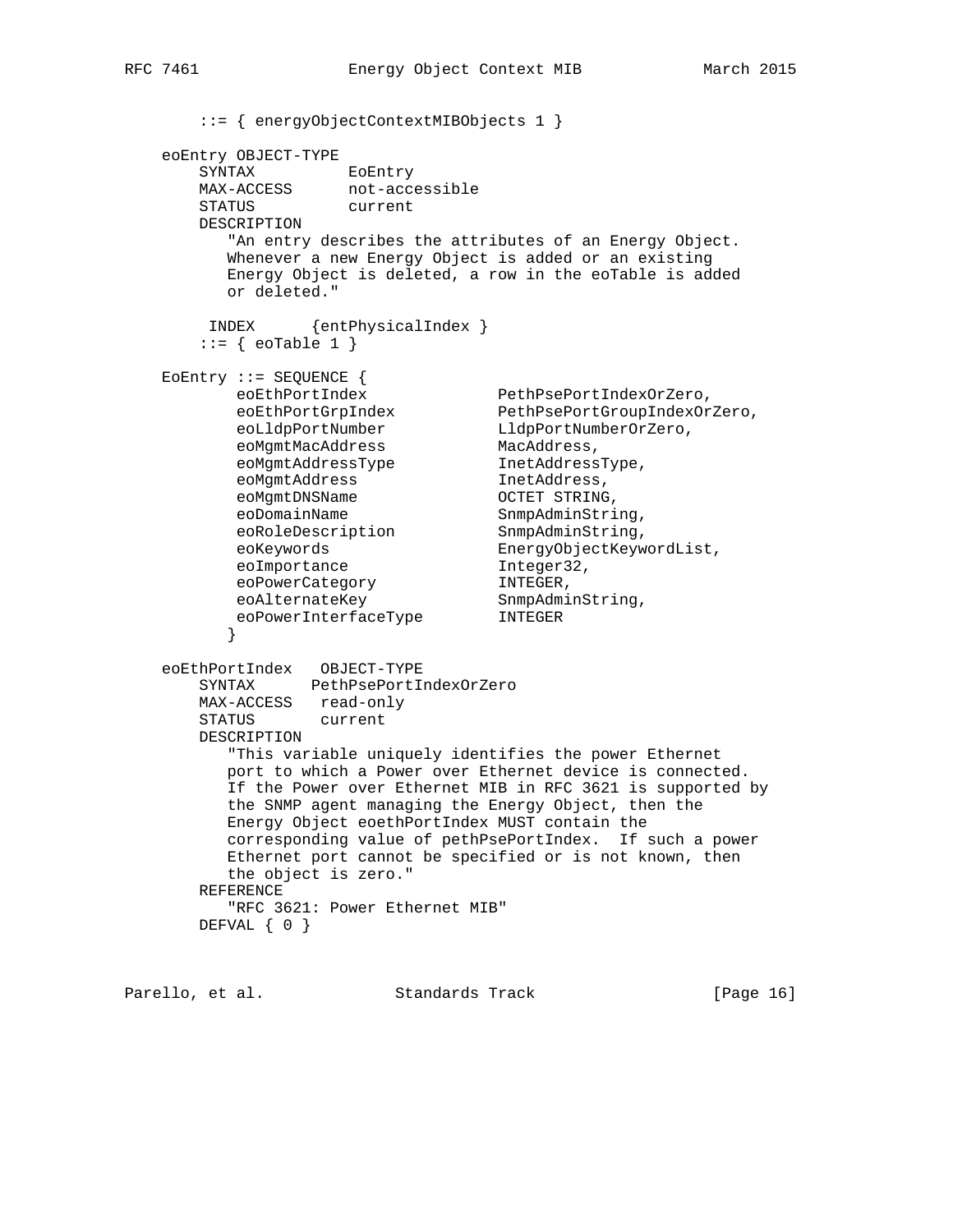```
::= { eoEntry 1 }
    eoEthPortGrpIndex OBJECT-TYPE
        SYNTAX PethPsePortGroupIndexOrZero
        MAX-ACCESS read-only
        STATUS current
        DESCRIPTION
           "This variable uniquely identifies the group containing
           the port to which a power over Ethernet device PSE is
           connected (RFC 3621). If the Power over Ethernet MIB (RFC
           3621) is supported by the SNMP agent managing the Energy
           Object, then the Energy Object eoEthPortGrpIndex MUST
           contain the corresponding value of eoethPortGrpIndex. If
           such a power Ethernet port cannot be specified or is not
           known, then the object is zero."
        REFERENCE
           "RFC 3621: Power Ethernet MIB"
        DEFVAL { 0 }
       ::= { eoEntry 2 }
    eoLldpPortNumber OBJECT-TYPE
        SYNTAX LldpPortNumberOrZero
        MAX-ACCESS read-only
        STATUS current
        DESCRIPTION
           "This variable uniquely identifies the port component
           (contained in the local chassis with the LLDP agent) as
           defined by the lldpLocPortNum in the LLDP-MIB and
           LLDP-MED-MIB. If the LLDP-MIB is supported by the
           SNMP agent managing the Energy Object, then the Energy
           Object eoLldpPortNumber MUST contain the corresponding
           value of lldpLocPortNum from the LLDP-MIB. If such a
           port number cannot be specified or is not known, then the
           object is zero."
        REFERENCE
           "LLDP MIB, IEEE 802.1AB-2005; LLDP-MED-MIB, ANSI/TIA-1057"
       DEFVAL { 0 }
       ::= { eoEntry 3 }
    eoMgmtMacAddress OBJECT-TYPE
        SYNTAX MacAddress
MAX-ACCESS read-only
 STATUS current
        DESCRIPTION
           "This object specifies a Media Access Control (MAC) address
           of the Energy Object."
       ::= { eoEntry 4 }
```
Parello, et al. Standards Track [Page 17]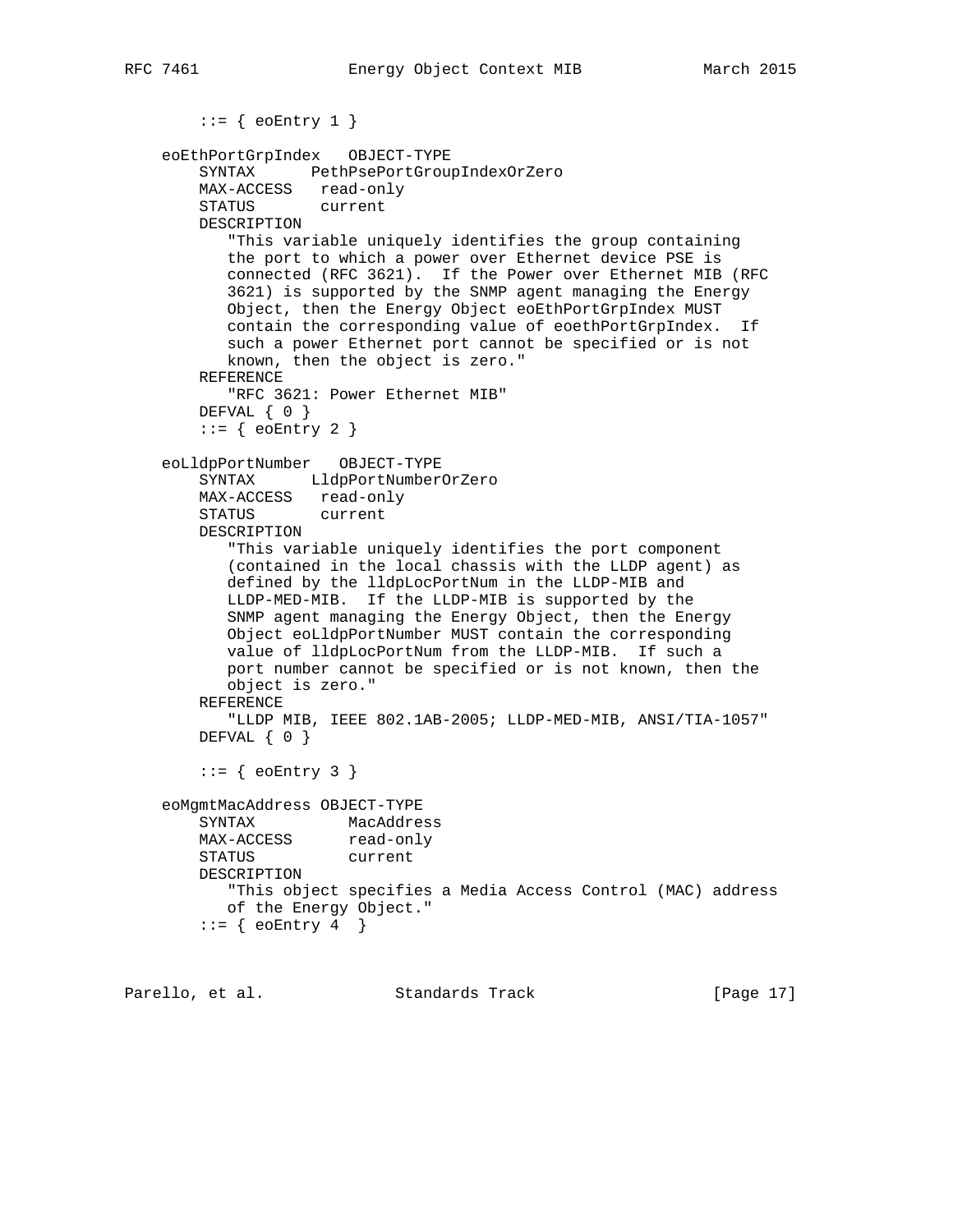```
 eoMgmtAddressType OBJECT-TYPE
 SYNTAX InetAddressType
MAX-ACCESS read-only
        STATUS current
        DESCRIPTION
           "This object specifies the eoMgmtAddress type, i.e., an
          IPv4 or IPv6 address. This object MUST be
          populated when eoMgmtAddress is populated."
       ::= { eoEntry 5 }
    eoMgmtAddress OBJECT-TYPE
 SYNTAX InetAddress
MAX-ACCESS read-only
 STATUS current
        DESCRIPTION
           "This object specifies the management address as an IPv4
          address or IPv6 address of Energy Object. The IP address
          type, i.e. IPv4 or IPv6, is determined by the
          eoMgmtAddressType value. This object can be used as an
          alternate key to help link the Energy Object with other
          keyed information that may be stored within the EnMS(s)."
       ::= { eoEntry 6 }
    eoMgmtDNSName OBJECT-TYPE
 SYNTAX OCTET STRING
MAX-ACCESS read-only
 STATUS current
        DESCRIPTION
           "This object specifies a DNS name of the eoMgmtAddress.
          This object can be used as an alternate key to help link
          the Energy Object with other keyed information that may
          be stored within the EnMS(s). A DNS Name must always be a
          fully qualified name. This MIB uses the same encoding as
          the DNS protocol."
         REFERENCE
           "RFC 1034: Domain names - concepts and facilities,
           Section 3.1."
       ::= { eoEntry 7 }
    eoDomainName OBJECT-TYPE
       SYNTAX SnmpAdminString
MAX-ACCESS read-write
 STATUS current
        DESCRIPTION
           "This object specifies the name of an Energy Management
          Domain for the Energy Object. By default, this object
          should be an empty string. The value of eoDomainName must
          remain constant at least from one re-initialization of
```
Parello, et al. Standards Track [Page 18]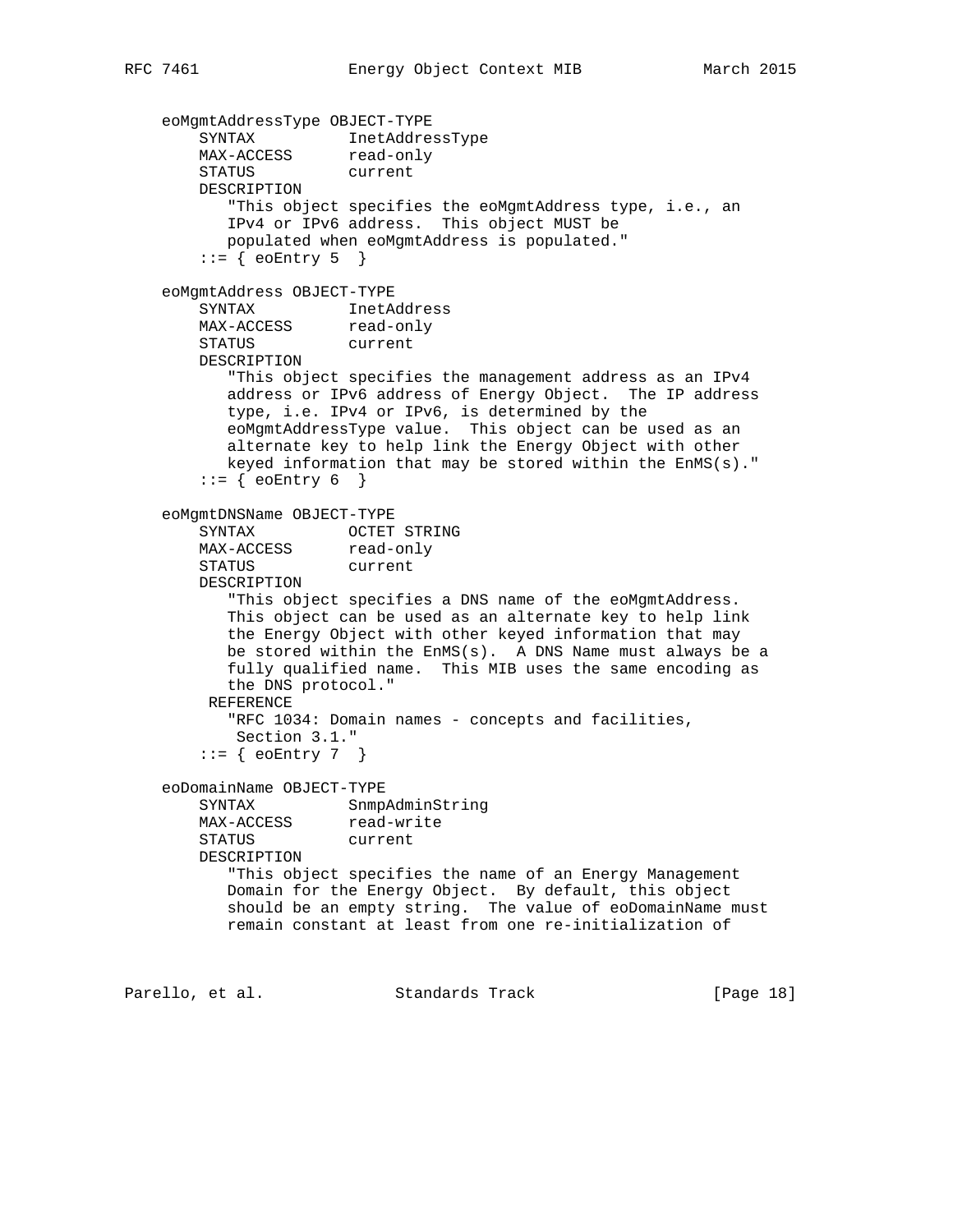the entity local management system to the next re initialization."

```
::= { eoEntry 8 }
```
 eoRoleDescription OBJECT-TYPE SYNTAX SnmpAdminString

MAX-ACCESS read-write SINIAN<br>MAX-ACCESS read-wr:<br>STATUS current

DESCRIPTION

 "This object specifies an administratively assigned name to indicate the purpose an Energy Object serves in the network.

 For example, we can have a phone deployed to a lobby with eoRoleDescription as 'Lobby phone'.

 This object specifies that the value is the zero-length string value if no role description is configured. The value of eoRoleDescription must remain constant at least from one re-initialization of the entity local management system to the next re-initialization."  $::= \{ \text{coEntry 9} \}$ 

eoKeywords OBJECT-TYPE

```
 SYNTAX EnergyObjectKeywordList
MAX-ACCESS read-write
      STATUS current
```
DESCRIPTION

 "This object specifies a list of keywords that can be used to group Energy Objects for reporting or searching. The value is the zero-length string if no keywords have been configured. If multiple keywords are present, then this string will contain all the keywords separated by the ',' character. For example, if an Energy Object were to be tagged with the keyword values 'hospitality' and 'guest', then the keyword list will be 'hospitality,guest'.

 If write access is implemented and a value is written into the instance, the agent must retain the supplied value in the eoKeywords instance associated with the same physical entity for as long as that entity remains instantiated. This includes instantiations across all re-initializations/reboots of the local management agent."  $::=$  { eoEntry 10 }

eoImportance OBJECT-TYPE

Parello, et al. Standards Track [Page 19]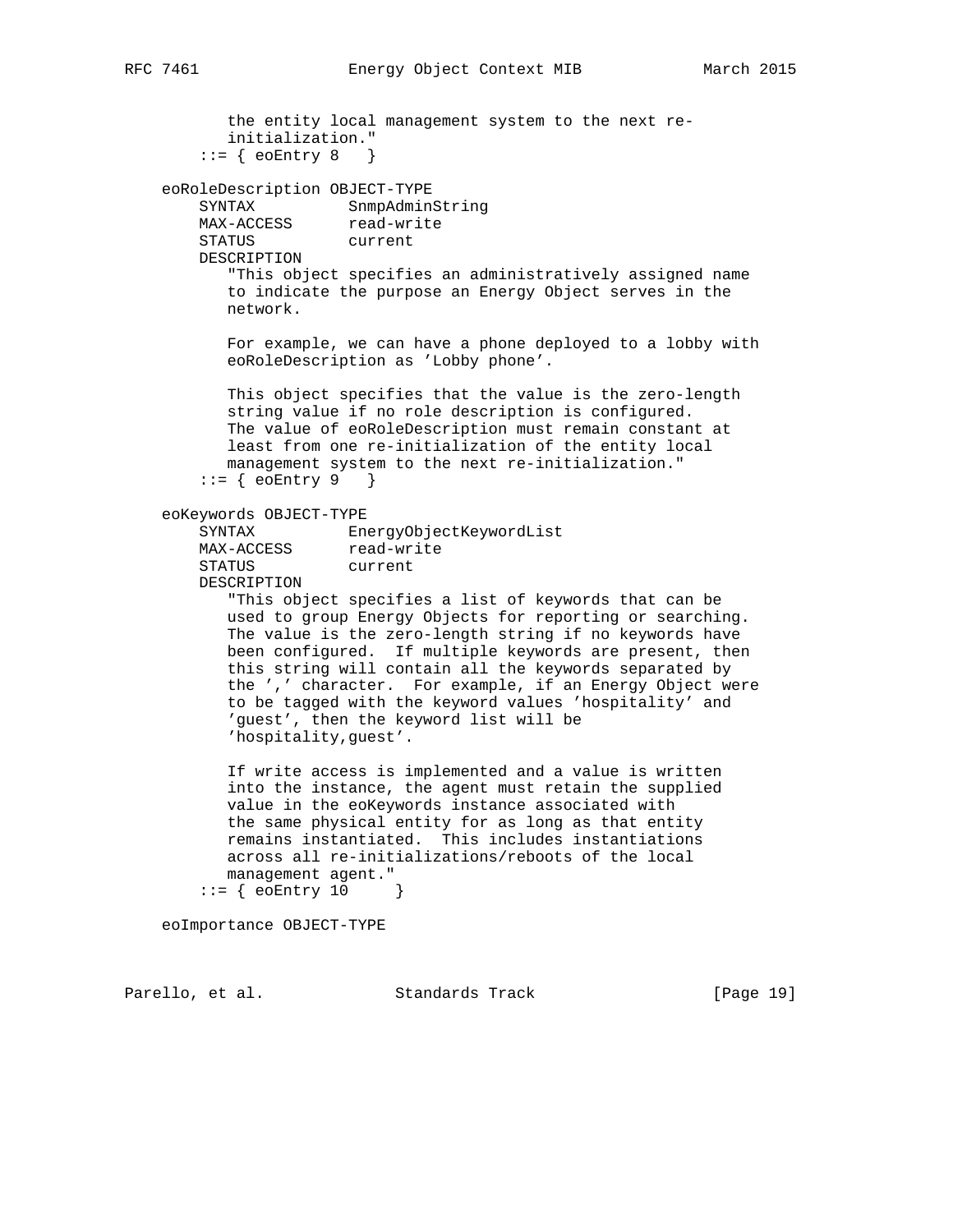```
SYNTAX Integer32 (1..100)
MAX-ACCESS read-write
 STATUS current
        DESCRIPTION
           "This object specifies a ranking of how important the
           Energy Object is (on a scale of 1 to 100) compared with
           other Energy Objects in the same Energy Management
           Domain. The ranking should provide a business or
           operational context for the Energy Object as compared to
           other similar Energy Objects. This ranking could be used
           as input for policy-based network management.
           Although network managers must establish their own
           ranking, the following is a broad recommendation:
           90 to 100 Emergency response
           80 to 89 Executive or business critical
           70 to 79 General or average
           60 to 69 Staff or support
           40 to 59 Public or guest
           1 to 39 Decorative or hospitality
           The value of eoImportance must remain constant at least
           from one re-initialization of the Energy Object local
           management system to the next re-initialization."
       DEFVAL { 1 }
       ::= { eoEntry 11 }
    eoPowerCategory OBJECT-TYPE
        SYNTAX INTEGER {
                          consumer(0),
                          producer(1),
                          meter(2),
                          distributor(3),
                      store(4) }
MAX-ACCESS read-only
 STATUS current
        DESCRIPTION
           "This object describes the Energy Object category, which
           indicates the expected behavior or physical property of
           the Energy Object, based on its design. An Energy Object
          can be a consumer(0), producer(1), meter(2),
          distributor(3), or store(4).
           In some cases, a meter is required to measure the power
           consumption. In such a case, this meter Energy Object
           category is meter(2). If a device is distributing
Parello, et al. Standards Track [Page 20]
```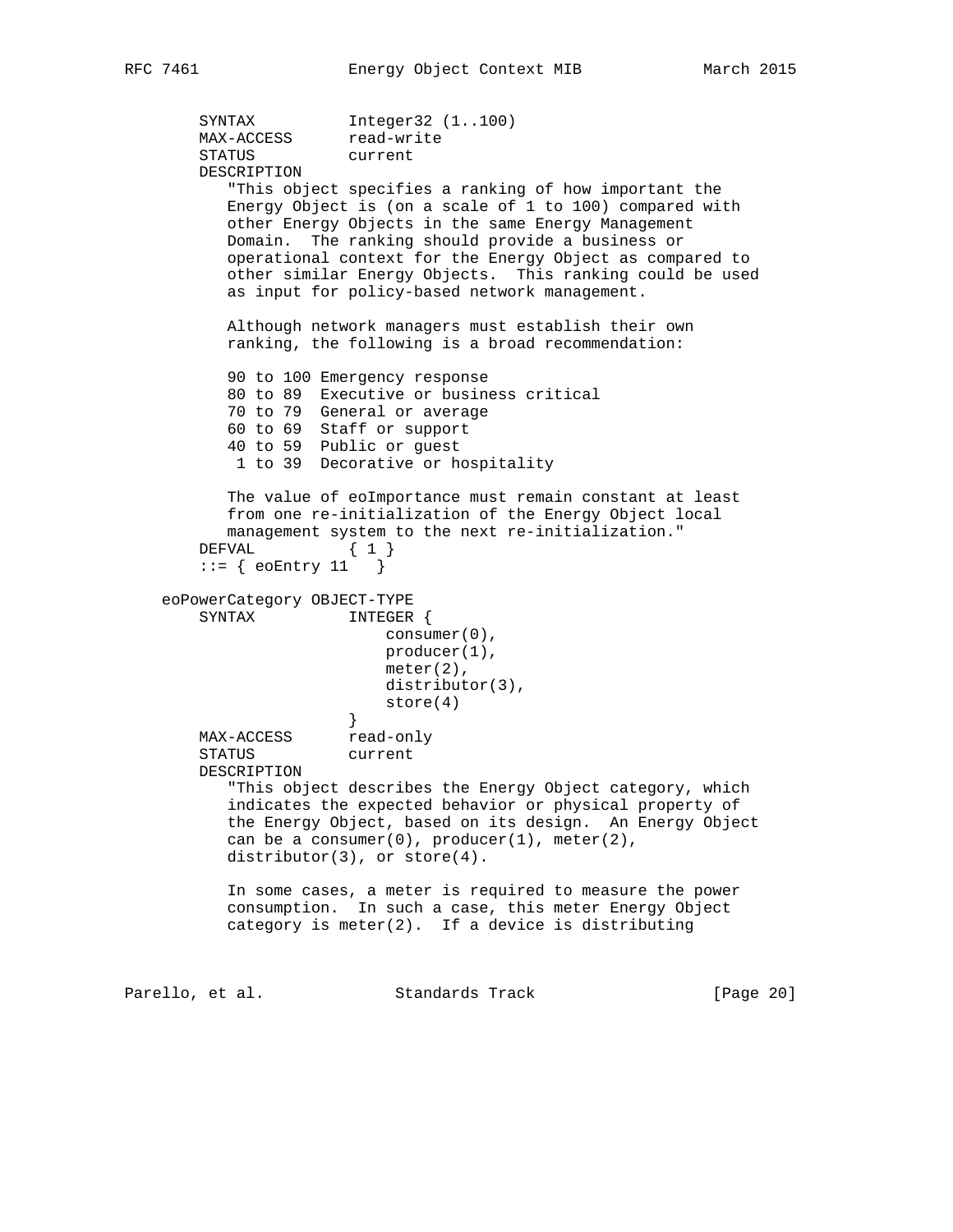```
 electric Energy, the category of the Energy Object is
           distributor (3). If a device is storing electric Energy,
           the category of the device can be store (4)."
       ::= { eoEntry 12 }
    eoAlternateKey OBJECT-TYPE
 SYNTAX SnmpAdminString
MAX-ACCESS read-write
 STATUS current
        DESCRIPTION
           "The eoAlternateKey object specifies an alternate key
           string that can be used to identify the Energy Object.
           Since Energy Management Systems (EnMS) and Network
           Management Systems (NMSs) may need to correlate objects
           across management systems, this alternate key is provided
           to provide such a link. This optional value is intended
           as a foreign key or alternate identifier for a
           manufacturer or EnMS/NMS to use to correlate the unique
           Energy Object Id in other systems or namespaces. If an
           alternate key is not available or is not applicable, then
           the value is the zero-length string.
           The value of eoAlternateKey must remain constant at
           least from one re-initialization of the entity local
           management system to the next re-initialization."
       ::= { eoEntry 13 }
    eoPowerInterfaceType OBJECT-TYPE
        SYNTAX INTEGER {
                          inlet(0),
                          outlet(1),
                      \left\{\n \begin{array}{c}\n \text{both}(2)\n \end{array}\n \right\} }
MAX-ACCESS read-only
 STATUS current
        DESCRIPTION
           "This object describes the Power Interface for an Energy
           Object. A Power Interface is an interface at which an
           Energy Object is connected to a power transmission
           medium, at which it can in turn receive power, provide
           power, or both. A Power Interface type can be an inlet(0),
           an outlet(1), or both(2), respectively."
       ::= { eoEntry 14 }
    eoRelationTable OBJECT-TYPE
        SYNTAX SEQUENCE OF EoRelationEntry
MAX-ACCESS not-accessible
 STATUS current
        DESCRIPTION
Parello, et al. Standards Track [Page 21]
```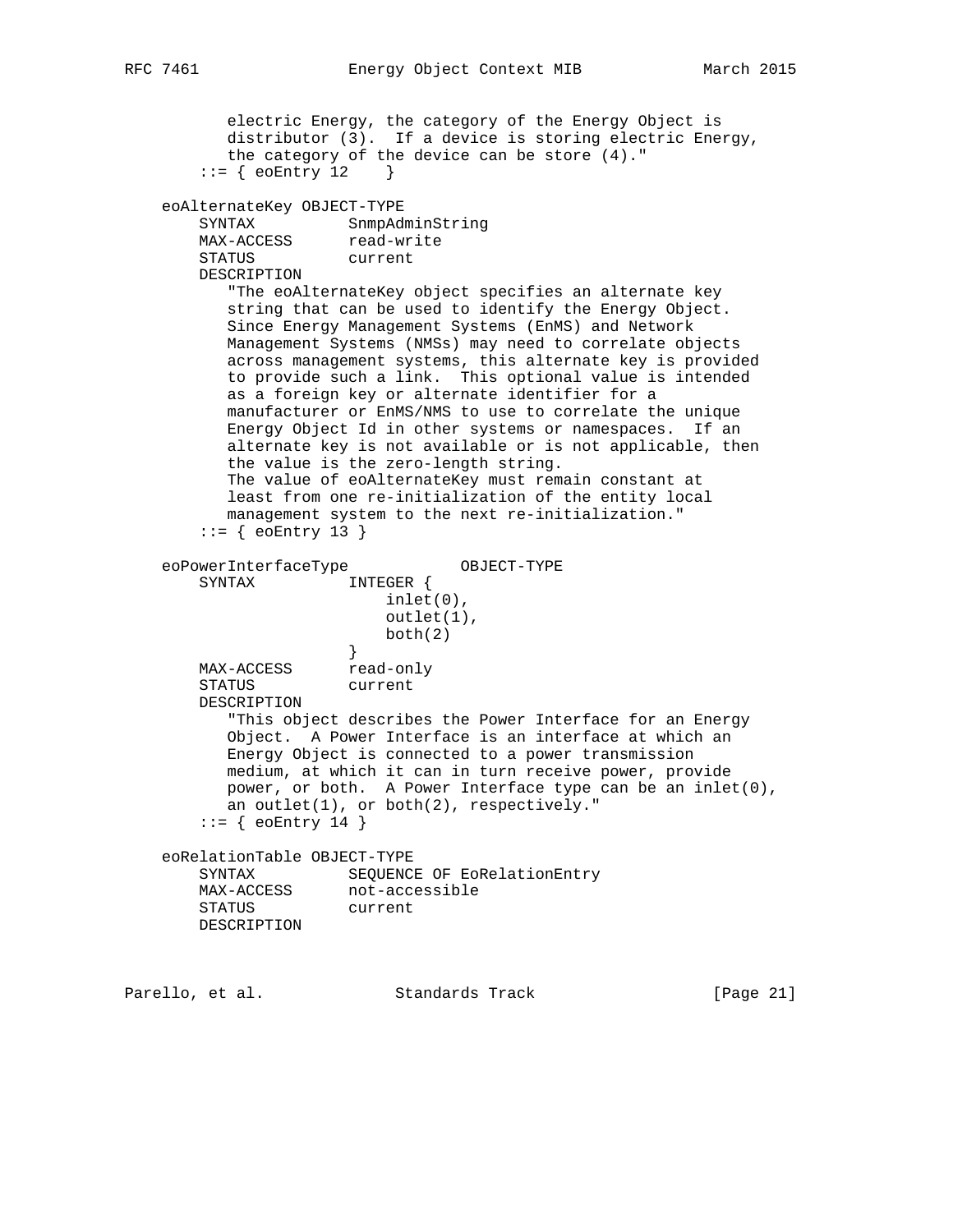```
 "This table describes the relationships between Energy
          Objects."
       ::= { energyObjectContextMIBObjects 2 }
    eoRelationEntry OBJECT-TYPE
      SYNTAX EoRelationEntry<br>MAX-ACCESS not-accessible
                   not-accessible
       STATUS current
       DESCRIPTION
          "An entry in this table specifies the Energy relationship
          between Energy objects. Energy relations between two
          Energy objects are defined in RFC 7326."
       REFERENCE
         " RFC 7326: Energy Management Framework"
       INDEX { entPhysicalIndex, eoRelationIndex }
       ::= { eoRelationTable 1 }
    EoRelationEntry ::= SEQUENCE {
eoRelationIndex Integer32,
eoRelationID UUIDorZero,
 eoRelationship IANAEnergyRelationship,
eoRelationStatus RowStatus,
                 eoRelationStorageType StorageType
 }
 eoRelationIndex OBJECT-TYPE
 SYNTAX Integer32 (0..2147483647)
MAX-ACCESS not-accessible
 STATUS current
       DESCRIPTION
          "This object is an arbitrary index to identify the Energy
          Object related to another Energy Object."
       ::= { eoRelationEntry 1 }
 eoRelationID OBJECT-TYPE
 SYNTAX UUIDorZero
MAX-ACCESS read-create
 STATUS current
       DESCRIPTION
          "This object specifies the Universally Unique Identifier
          (UUID) of the peer (other) Energy Object. The UUID must
          comply with the specifications of UUID in UUID-TC-MIB.
          If the UUID of the Energy Object is unknown or nonexistent,
          the eoRelationID will be set to a zero-length string
          instead. It is preferable that the value of
```
 entPhysicalUUID from ENTITY-MIB is used for values for this object."

Parello, et al. Standards Track [Page 22]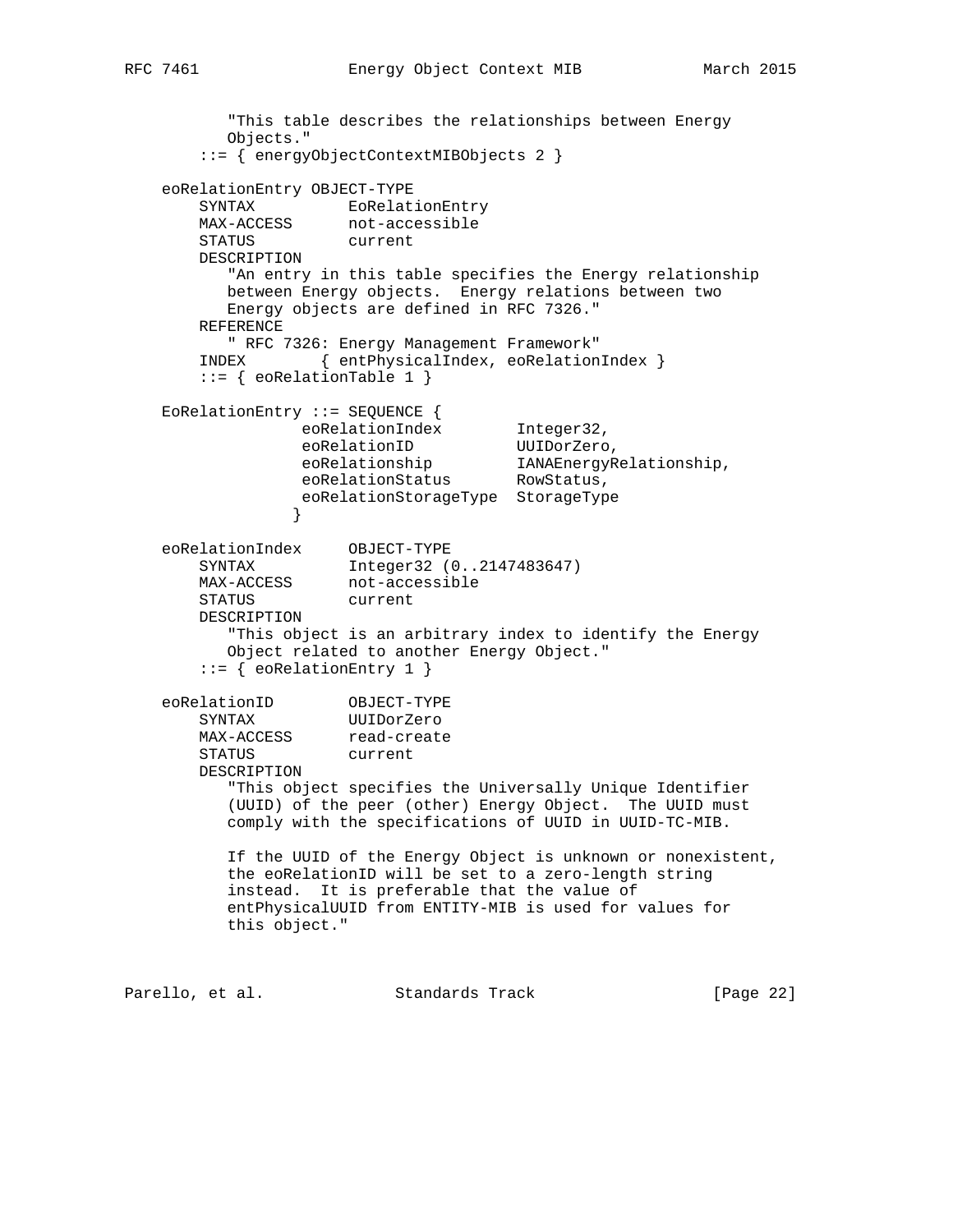```
 REFERENCE
          "RFC 6933: Entity MIB (Version 4)"
        ::= { eoRelationEntry 2 }
 eoRelationship OBJECT-TYPE
 SYNTAX IANAEnergyRelationship
MAX-ACCESS read-create
 STATUS current
        DESCRIPTION
           "This object describes the relations between Energy
          Objects. For each Energy Object, the relations between
          the other Energy Objects are specified using the bitmap."
        ::= { eoRelationEntry 3 }
    eoRelationStatus OBJECT-TYPE
        SYNTAX RowStatus
MAX-ACCESS read-create
 STATUS current
        DESCRIPTION
         "The status controls and reflects the creation and
         activation status of a row in this table to specify energy
         relationship between Energy Objects.
         An entry status may not be active(1) unless all objects in
         the entry have the appropriate values.
         No attempt to modify a row columnar object instance value
         in the eoRelationTable should be issued while the value of
         eoRelationStatus is active(1). The data can be destroyed by
         setting up the eoRelationStatus to destroy(2)."
   ::= { eoRelationEntry 4 }
     eoRelationStorageType OBJECT-TYPE
 SYNTAX StorageType
MAX-ACCESS read-create
 STATUS current
       DESCRIPTION
        "This variable indicates the storage type for this row."
          DEFVAL { nonVolatile }
    ::= {eoRelationEntry 5 }
    -- Conformance
    energyObjectContextMIBCompliances OBJECT IDENTIFIER
       ::= { energyObjectContextMIBConform 1 }
    energyObjectContextMIBGroups OBJECT IDENTIFIER
```
Parello, et al. Standards Track [Page 23]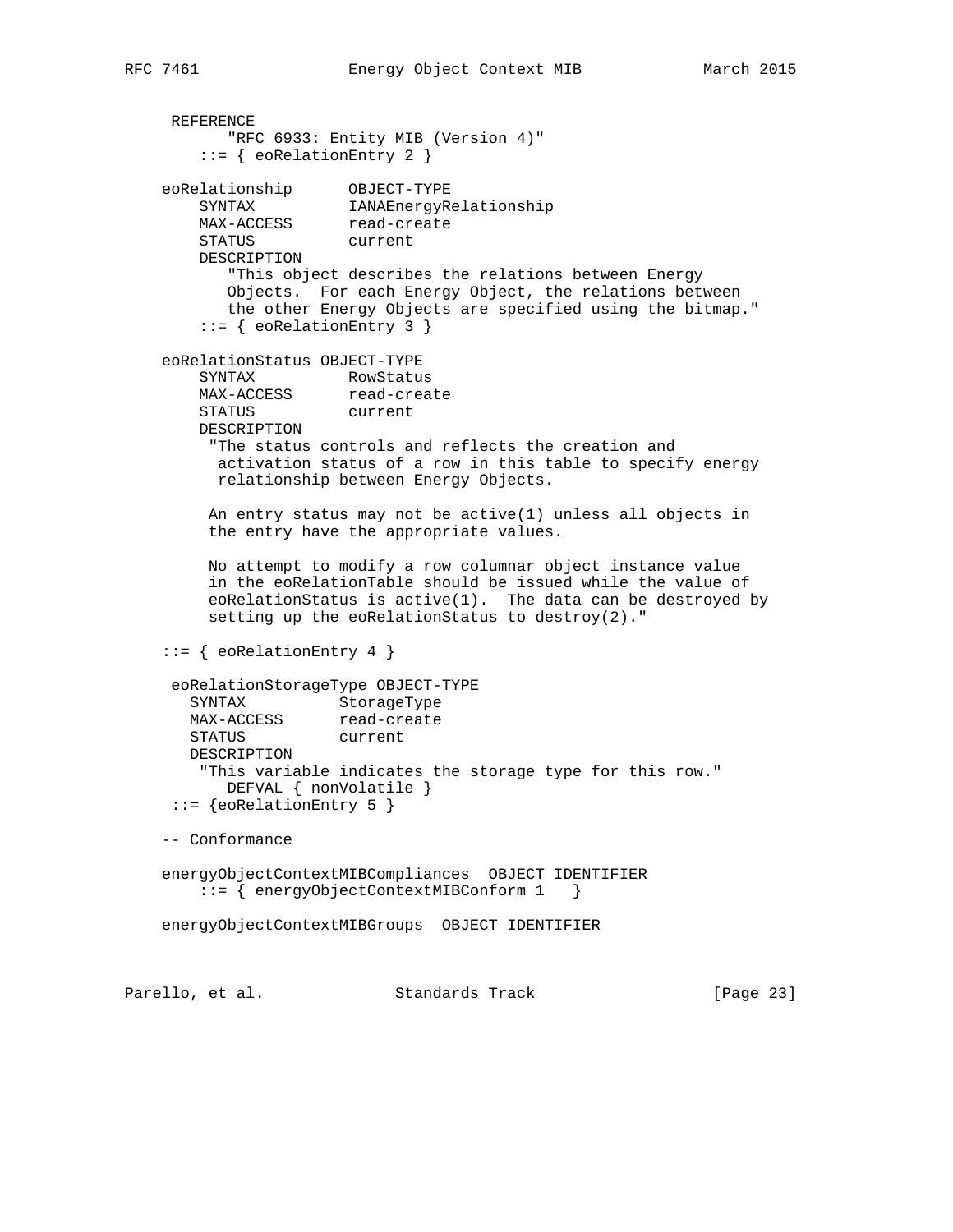```
::= { energyObjectContextMIBConform 2 }
    energyObjectContextMIBFullCompliance MODULE-COMPLIANCE
        STATUS current
        DESCRIPTION
            "When this MIB is implemented with support for
            read-write, then such an implementation can
            claim full compliance. Such devices can then
            be both monitored and configured with this MIB.
            Module Compliance of ENTITY-MIB with respect to
            entity4CRCompliance MUST be supported."
       MODULE -- this module
        MANDATORY-GROUPS {
                   energyObjectContextMIBTableGroup,
                    energyObjectRelationTableGroup
 }
        GROUP energyObjectOptionalMIBTableGroup
                 DESCRIPTION
                  "A compliant implementation does not have to
                  implement."
        ::= { energyObjectContextMIBCompliances 1 }
    energyObjectContextMIBReadOnlyCompliance MODULE-COMPLIANCE
        STATUS current
        DESCRIPTION
            "When this MIB is implemented without support for
            read-write (i.e., in read-only mode), then such an
            implementation can claim read-only compliance.
            Such a device can then be monitored but cannot be
            configured with this MIB.
            Module Compliance of ENTITY-MIB with respect to
            entity4CRCompliance MUST be supported."
       MODULE -- this module
        MANDATORY-GROUPS {
                     energyObjectContextMIBTableGroup,
                     energyObjectRelationTableGroup
 }
       GROUP energyObjectOptionalMIBTableGroup
          DESCRIPTION
          "A compliant implementation does not have to implement
           the managed objects in this GROUP."
       ::= { energyObjectContextMIBCompliances 2 }
```
Parello, et al. Standards Track [Page 24]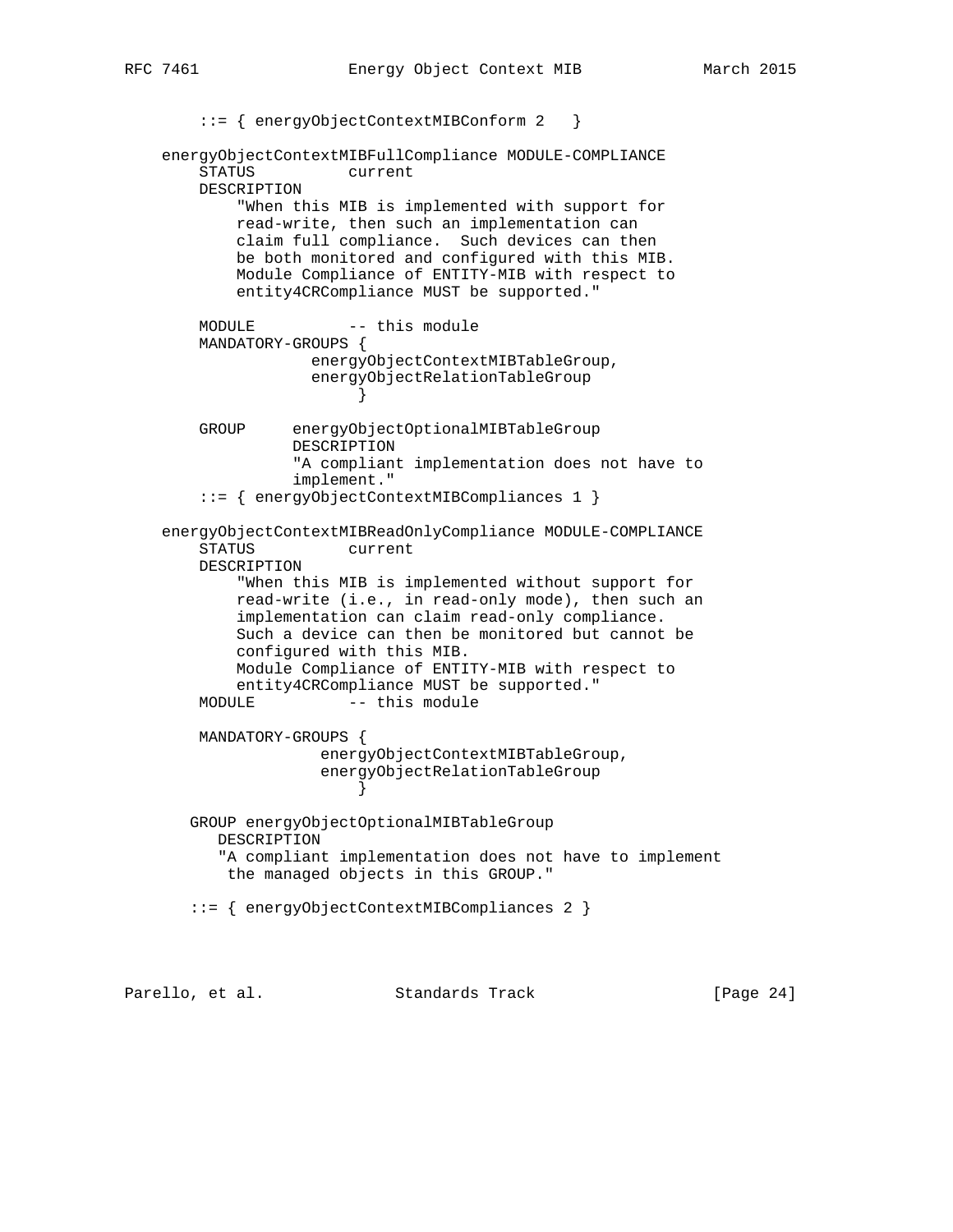-- Units of Conformance energyObjectContextMIBTableGroup OBJECT-GROUP OBJECTS { eoDomainName, eoRoleDescription, eoAlternateKey, eoKeywords, eoImportance, eoPowerCategory, eoPowerInterfaceType<br>} } STATUS current DESCRIPTION "This group contains the collection of all the objects related to the EnergyObject." ::= { energyObjectContextMIBGroups 1 } energyObjectOptionalMIBTableGroup OBJECT-GROUP OBJECTS { eoEthPortIndex, eoEthPortGrpIndex, eoLldpPortNumber, eoMgmtMacAddress, eoMgmtAddressType, eoMgmtAddress, eoMgmtDNSName } STATUS current DESCRIPTION "This group contains the collection of all the objects related to the Energy Object." ::= { energyObjectContextMIBGroups 2 } energyObjectRelationTableGroup OBJECT-GROUP OBJECTS { eoRelationID, eoRelationship, eoRelationStatus, eoRelationStorageType } STATUS current DESCRIPTION "This group contains the collection of all objects specifying the relationship between Energy Objects." ::= { energyObjectContextMIBGroups 3 } END

Parello, et al. Standards Track [Page 25]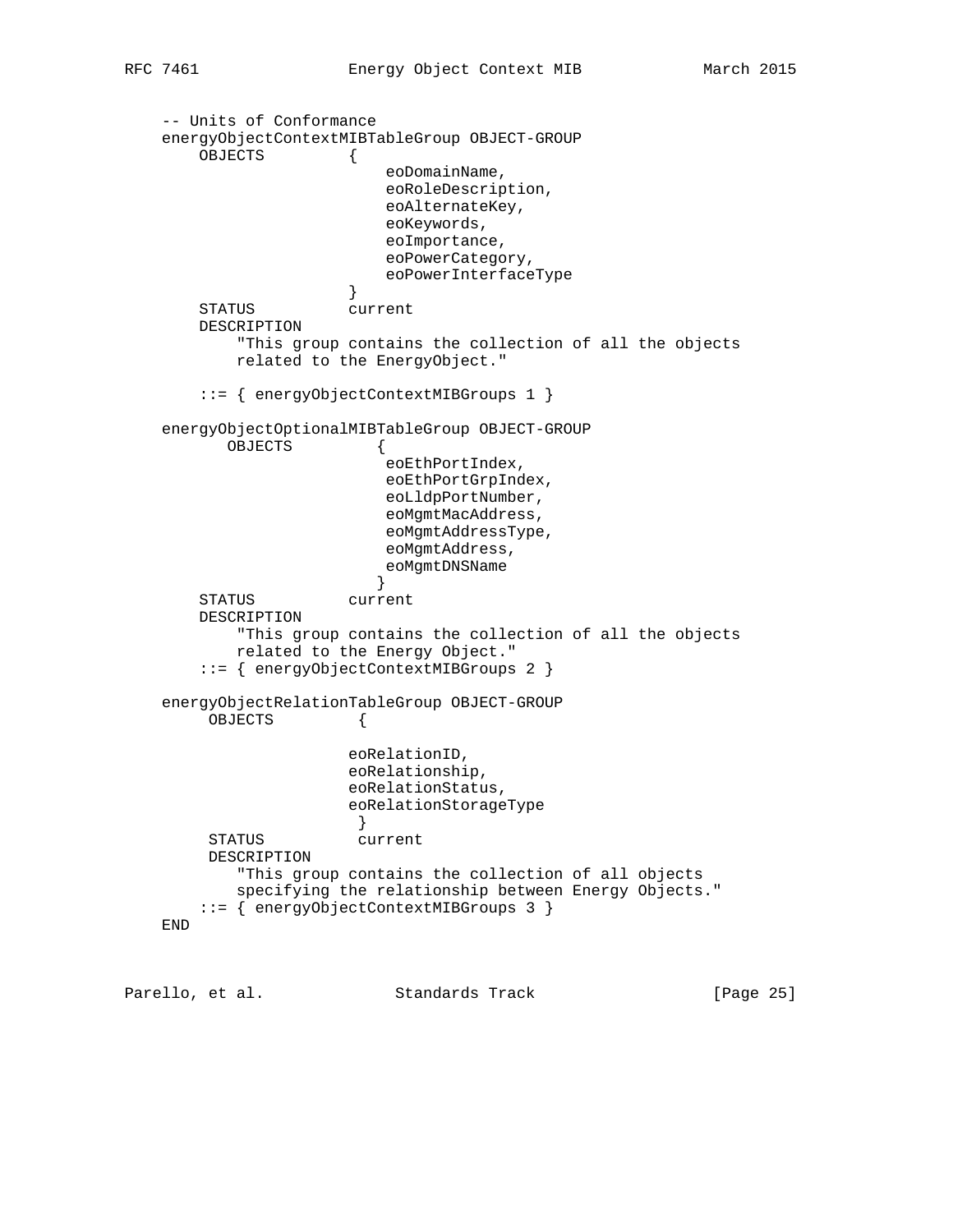IANA-ENERGY-RELATION-MIB DEFINITIONS ::= BEGIN IMPORTS MODULE-IDENTITY, mib-2 FROM SNMPv2-SMI TEXTUAL-CONVENTION FROM SNMPv2-TC; ianaEnergyRelationMIB MODULE-IDENTITY LAST-UPDATED "201502090000Z" -- February 9, 2015 ORGANIZATION "IANA" CONTACT-INFO " Internet Assigned Numbers Authority Postal: ICANN 12025 Waterfront Dr., Suite 300 Los Angeles, CA 90094 United States Tel: +1-310-301-5800 EMail: iana@iana.org" DESCRIPTION "Copyright (c) 2015 IETF Trust and the persons identified as authors of the code. All rights reserved. Redistribution and use in source and binary forms, with or without modification, is permitted pursuant to, and subject to the license terms contained in, the Simplified BSD License set forth in Section 4.c of the IETF Trust's Legal Provisions Relating to IETF Documents (http://trustee.ietf.org/license-info). This MIB module defines a TEXTUAL-CONVENTION that describes the relationships between Energy Objects. The initial version of this MIB module was published in RFC 7461; for full legal notices see the RFC itself." REVISION "201502090000Z" -- February 9, 2015 DESCRIPTION "Initial version of this MIB as published in RFC 7461." ::= { mib-2 232 } -- Textual Conventions IANAEnergyRelationship ::= TEXTUAL-CONVENTION STATUS current DESCRIPTION "An enumerated value specifying the type of relationship between an Energy Object A, on Parello, et al. Standards Track [Page 26]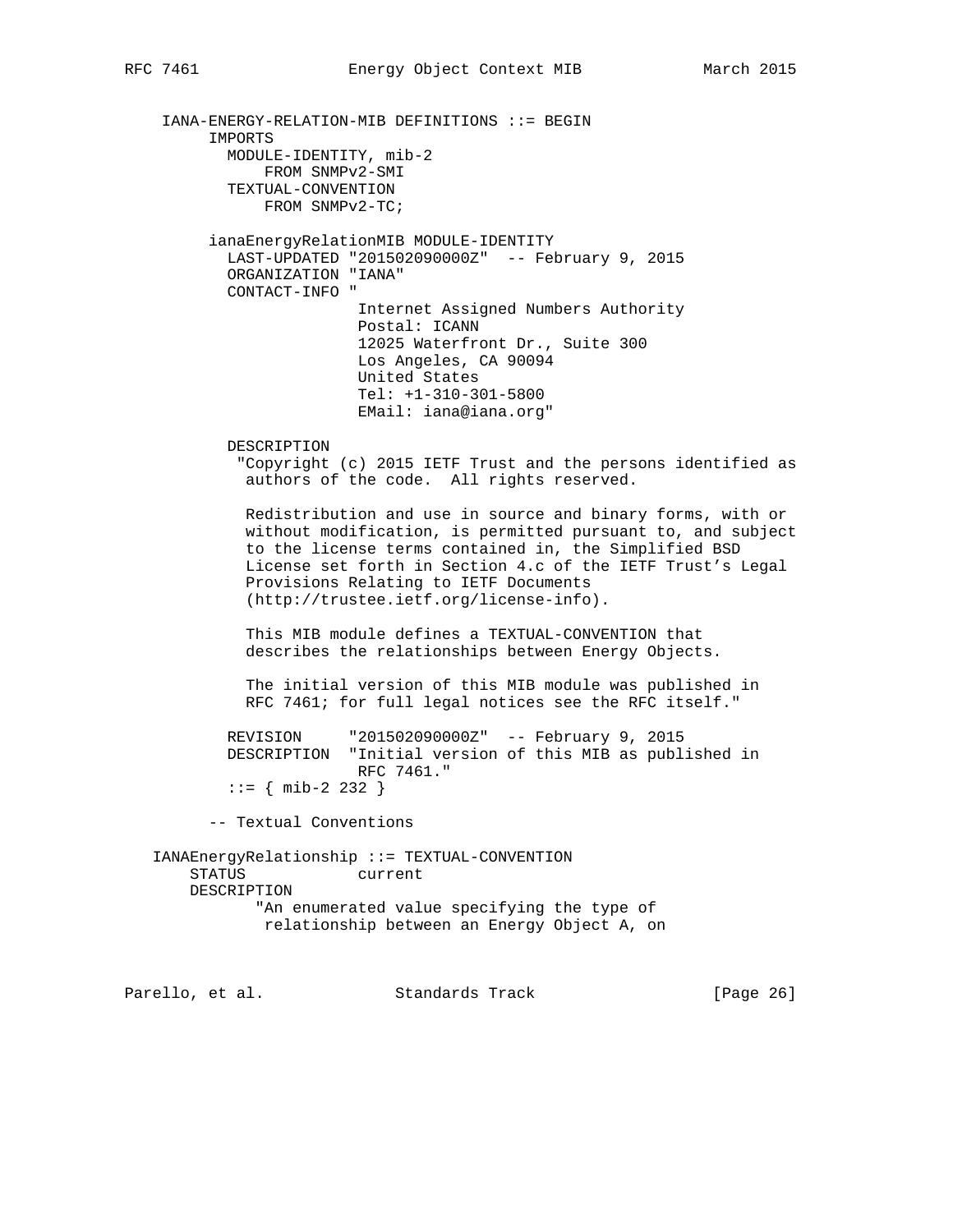which the relationship is specified, with the Energy Object B, identified by the UUID.

 The enumeration 'poweredBy' is applicable if Energy Object A is poweredBy Energy Object B.

 The enumeration 'powering' is applicable if Energy Object A is powering Energy Object B.

 The enumeration 'meteredBy' is applicable if Energy Object A is meteredBy Energy Object B.

 The enumeration 'metering' is applicable if Energy Object A is metering Energy Object B.

 The enumeration 'aggregatedBy' is applicable if Energy Object A is aggregatedBy Energy Object B.

 The enumeration 'aggregating' is applicable if Energy Object A is aggregating Energy Object B."

```
 SYNTAX INTEGER {
                  poweredBy(1), -- power relationship
                  powering(2),
                  meteredBy(3), -- meter relationship
                  metering(4),
                  aggregatedBy(5), -- aggregation relationship
                  aggregating(6)
 }
```
END

6. Security Considerations

 There are a number of management objects defined in this MIB module with a MAX-ACCESS clause of read-write and/or read-create. Such objects may be considered sensitive or vulnerable in some network environments. The support for SET operations in a non-secure environment without proper protection opens devices to attack. These are the tables and objects and their sensitivity/vulnerability:

 Unauthorized changes to the eoDomainName, entPhysicalName, eoRoleDescription, eoKeywords, eoImportance, eoAlternateKey, eoRelationID, eoRelationship, eoRelationStatus, and/or eoRelationStorageType MAY disrupt power and energy collection, and therefore any predefined policies defined in the network.

Parello, et al. Standards Track [Page 27]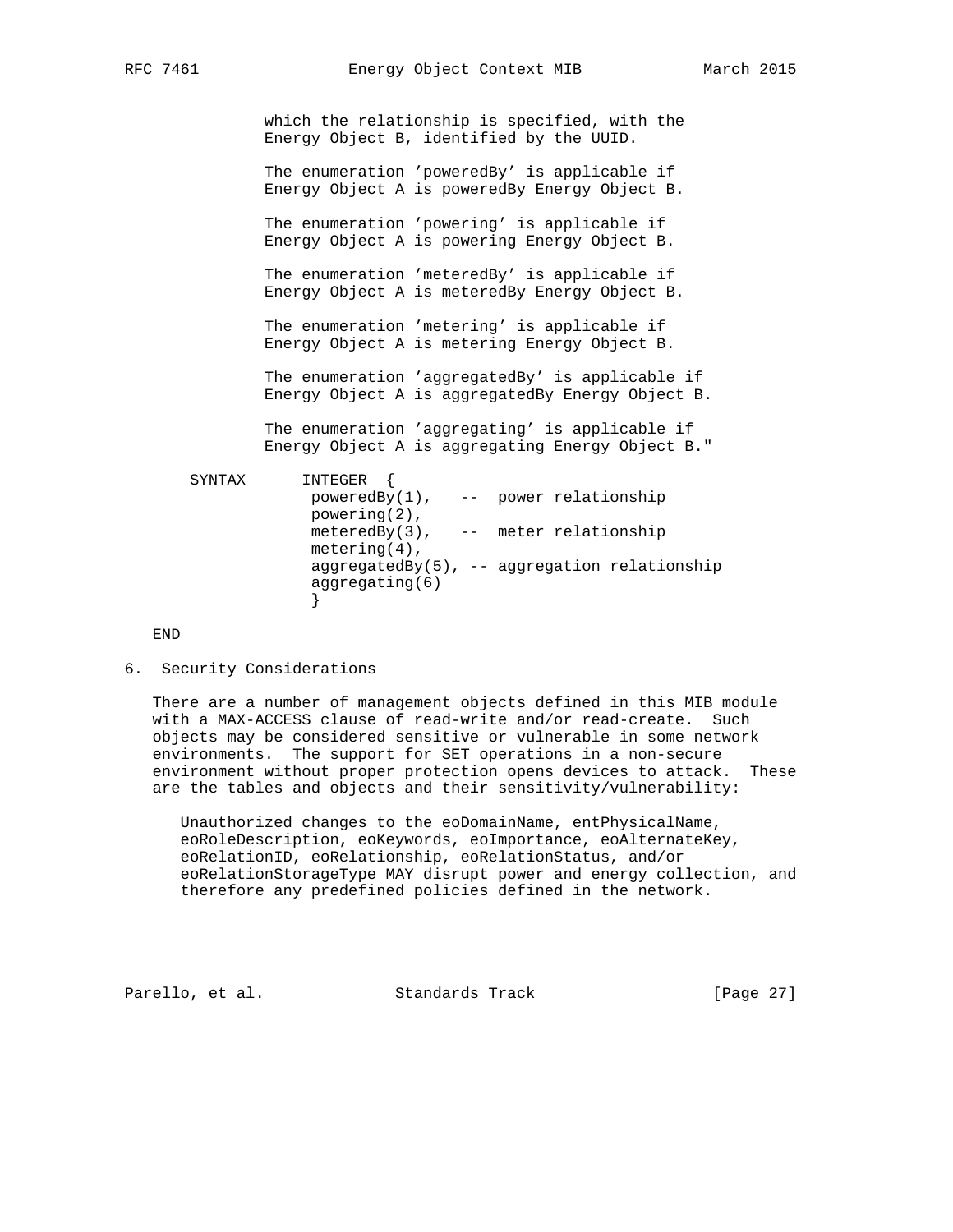SNMP versions prior to SNMPv3 did not include adequate security. Even if the network itself is secure (for example by using IPsec), there is no control as to who on the secure network is allowed to access and GET/SET (read/change/create/delete) the objects in this MIB module.

 Implementations SHOULD provide the security features described by the SNMPv3 framework (see [RFC3410]), and implementations claiming compliance to the SNMPv3 standard MUST include full support for authentication and privacy via the User-based Security Model (USM) [RFC3414] with the AES cipher algorithm [RFC3826]. Implementations MAY also provide support for the Transport Security Model (TSM) [RFC5591] in combination with a secure transport such as SSH [RFC5592] or TLS/DTLS [RFC6353].

 Further, deployment of SNMP versions prior to SNMPv3 is NOT RECOMMENDED. Instead, it is RECOMMENDED to deploy SNMPv3 and to enable cryptographic security. It is then a customer/operator responsibility to ensure that the SNMP entity giving access to an instance of this MIB module is properly configured to give access to the objects only to those principals (users) that have legitimate rights to indeed GET or SET (change/create/delete) them.

 In certain situations, energy and power monitoring can reveal sensitive information about individuals' activities and habits. Implementors of this specification should use appropriate privacy protections as discussed in Section 9 of RFC 6988 and monitoring of individuals and homes should only occur with proper authorization.

7. IANA Considerations

 The MIB modules in this document use the following IANA-assigned OBJECT IDENTIFIER values recorded in the SMI Numbers registry:

| Descriptor             | OBJECT IDENTIFIER Value |
|------------------------|-------------------------|
|                        |                         |
| energyObjectContextMIB | $\{$ mib-2 231 $\}$     |

 This document defines the first version of the IANA-maintained IANA- ENERGY-RELATION-MIB module, which allows new definitions of relationships between Energy Objects.

 A Specification Required as defined in [RFC5226] is REQUIRED for each modification of the energy relationships.

 The MIB module in this document uses the following IANA-assigned OBJECT IDENTIFIER values recorded in the SMI Numbers registry.

Parello, et al. Standards Track [Page 28]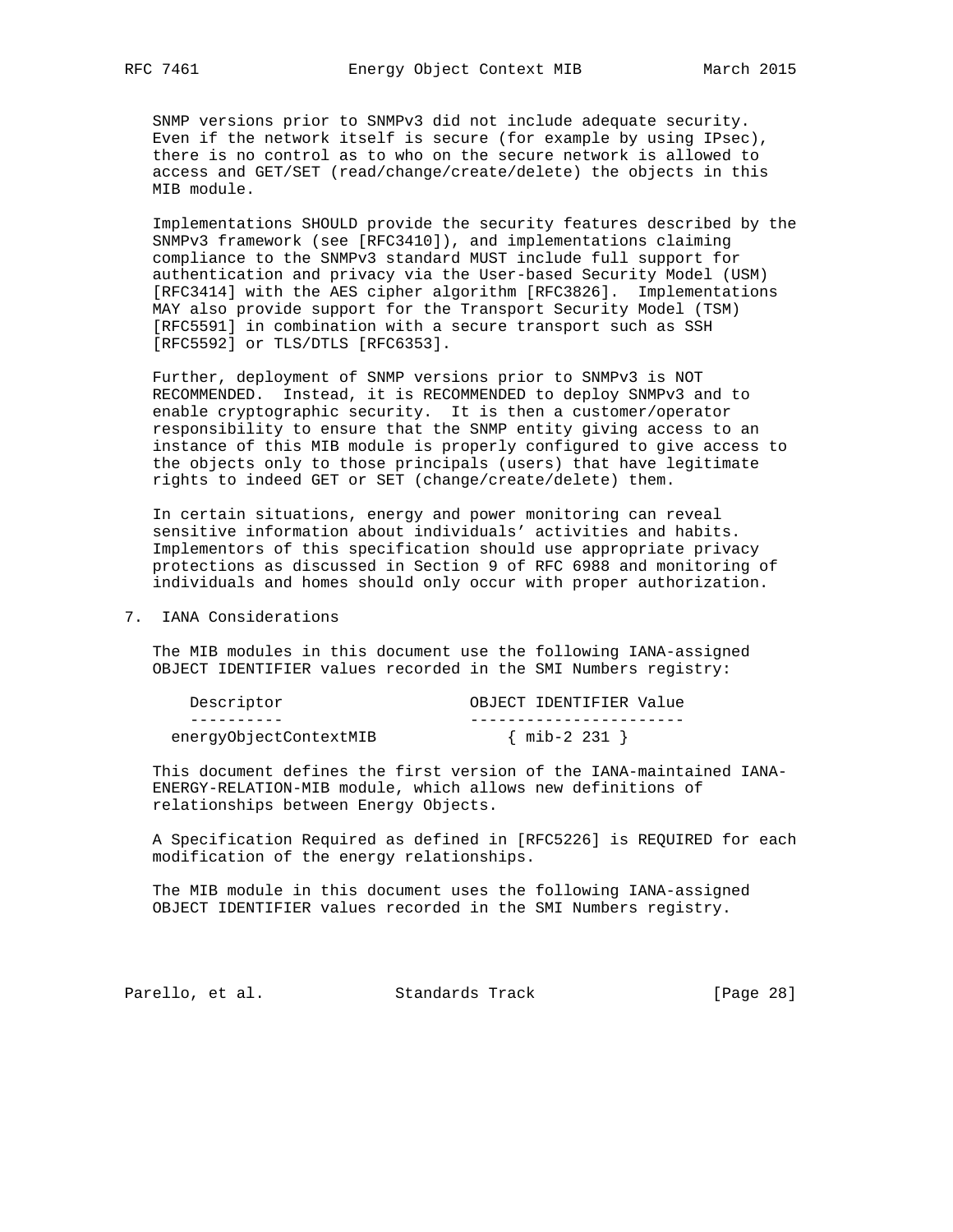| Descriptor            | OBJECT IDENTIFIER Value |
|-----------------------|-------------------------|
|                       |                         |
| ianaEnergyRelationMIB | $\{$ mib-2 232 $\}$     |

- 8. References
- 8.1. Normative References
	- [RFC2119] Bradner, S., "Key words for use in RFCs to Indicate Requirement Levels", BCP 14, RFC 2119, March 1997, <http://www.rfc-editor.org/info/rfc2119>.
	- [RFC2578] McCloghrie, K., Ed., Perkins, D., Ed., and J. Schoenwaelder, Ed., "Structure of Management Information Version 2 (SMIv2)", STD 58, RFC 2578, April 1999, <http://www.rfc-editor.org/info/rfc2578>.
	- [RFC2579] McCloghrie, K., Ed., Perkins, D., Ed., and J. Schoenwaelder, Ed., "Textual Conventions for SMIv2", STD 58, RFC 2579, April 1999, <http://www.rfc-editor.org/info/rfc2579>.
	- [RFC2580] McCloghrie, K., Ed., Perkins, D., Ed., and J. Schoenwaelder, Ed., "Conformance Statements for SMIv2", STD 58, RFC 2580, April 1999, <http://www.rfc-editor.org/info/rfc2580>.
	- [RFC3414] Blumenthal, U. and B. Wijnen, "User-based Security Model (USM) for version 3 of the Simple Network Management Protocol (SNMPv3)", STD 62, RFC 3414, December 2002, <http://www.rfc-editor.org/info/rfc3414>.
	- [RFC3621] Berger, A. and D. Romascanu, "Power Ethernet MIB", RFC 3621, December 2003, <http://www.rfc-editor.org/info/rfc3621>.
	- [RFC3826] Blumenthal, U., Maino, F., and K. McCloghrie, "The Advanced Encryption Standard (AES) Cipher Algorithm in the SNMP User-based Security Model", RFC 3826, June 2004, <http://www.rfc-editor.org/info/rfc3826>.
	- [RFC4122] Leach, P., Mealling, M., and R. Salz, "A Universally Unique IDentifier (UUID) URN Namespace", RFC 4122, July 2005, <http://www.rfc-editor.org/info/rfc4122>.

Parello, et al. Standards Track [Page 29]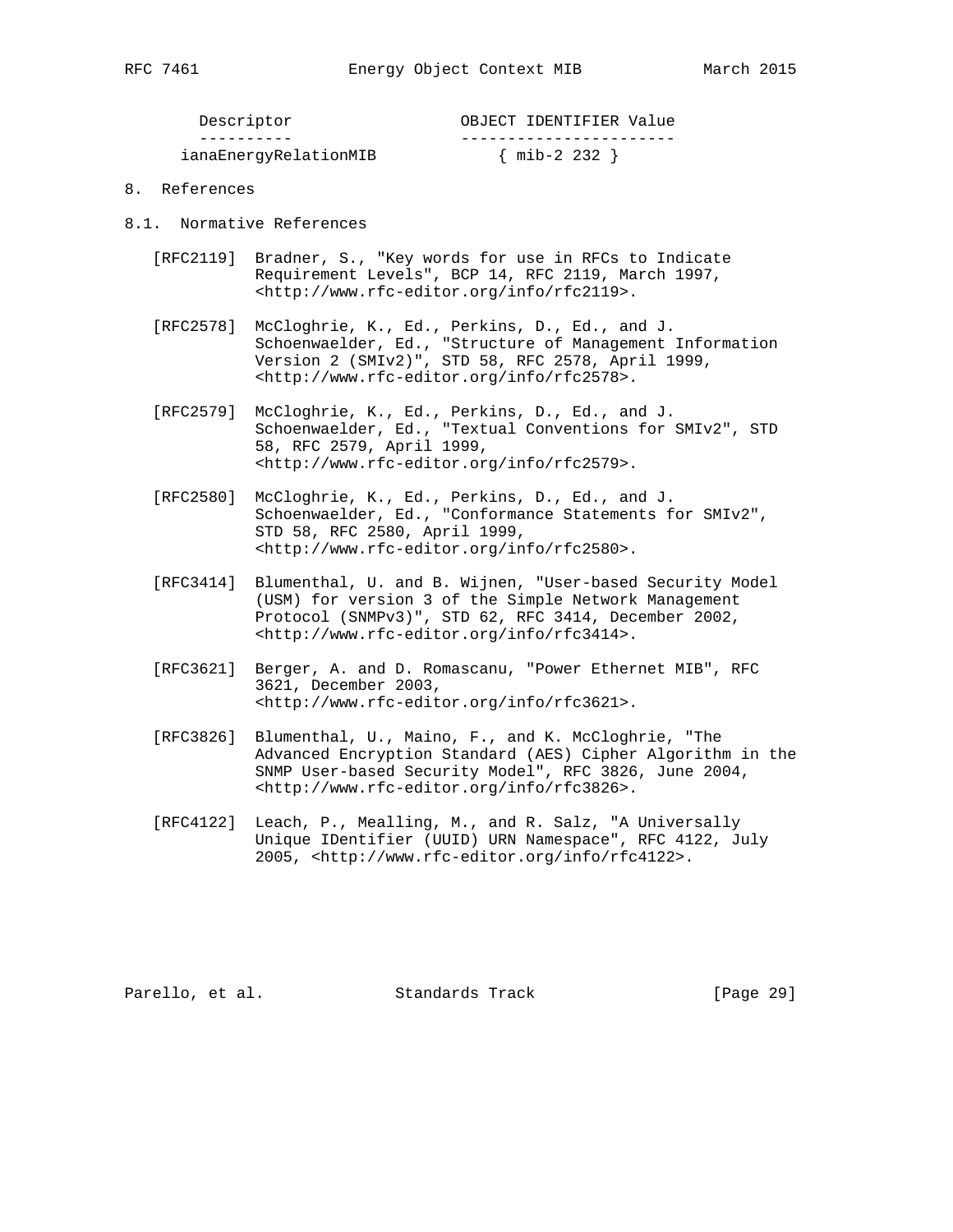- [RFC5591] Harrington, D. and W. Hardaker, "Transport Security Model for the Simple Network Management Protocol (SNMP)", STD 78, RFC 5591, June 2009, <http://www.rfc-editor.org/info/rfc5591>.
- [RFC5592] Harrington, D., Salowey, J., and W. Hardaker, "Secure Shell Transport Model for the Simple Network Management Protocol (SNMP)", RFC 5592, June 2009, <http://www.rfc-editor.org/info/rfc5592>.
- [RFC6353] Hardaker, W., "Transport Layer Security (TLS) Transport Model for the Simple Network Management Protocol (SNMP)", STD 78, RFC 6353, July 2011, <http://www.rfc-editor.org/info/rfc6353>.
- [RFC6933] Bierman, A., Romascanu, D., Quittek, J., and M. Chandramouli, "Entity MIB (Version 4)", RFC 6933, May 2013, <http://www.rfc-editor.org/info/rfc6933>.
- [RFC7460] Chandramouli, Claise, B., Schoening, B., Quittek, J., and Dietz, T., "Monitoring and Control MIB for Power and Energy", RFC 7460, March 2015, <http://www.rfc-editor.org/info/rfc7460>.
- [LLDP-MED-MIB] ANSI/TIA-1057, "The LLDP Management Information Base extension module for TIA-TR41.4 media endpoint discovery information", July 2005.
- [LLDP-MIB] IEEE, "Management Information Base module for LLDP configuration, statistics, local system data and remote systems data components", IEEE 802.1AB, May 2005.
- 8.2. Informative References
	- [RFC3410] Case, J., Mundy, R., Partain, D., and B. Stewart, "Introduction and Applicability Statements for Internet- Standard Management Framework", RFC 3410, December 2002, <http://www.rfc-editor.org/info/rfc3410>.
	- [RFC3433] Bierman, A., Romascanu, D., and K. Norseth, "Entity Sensor Management Information Base", RFC 3433, December 2002, <http://www.rfc-editor.org/info/rfc3433>.
	- [RFC5226] Narten, T. and H. Alvestrand, "Guidelines for Writing an IANA Considerations Section in RFCs", BCP 26, RFC 5226, May 2008, <http://www.rfc-editor.org/info/rfc5226>.

Parello, et al. Standards Track [Page 30]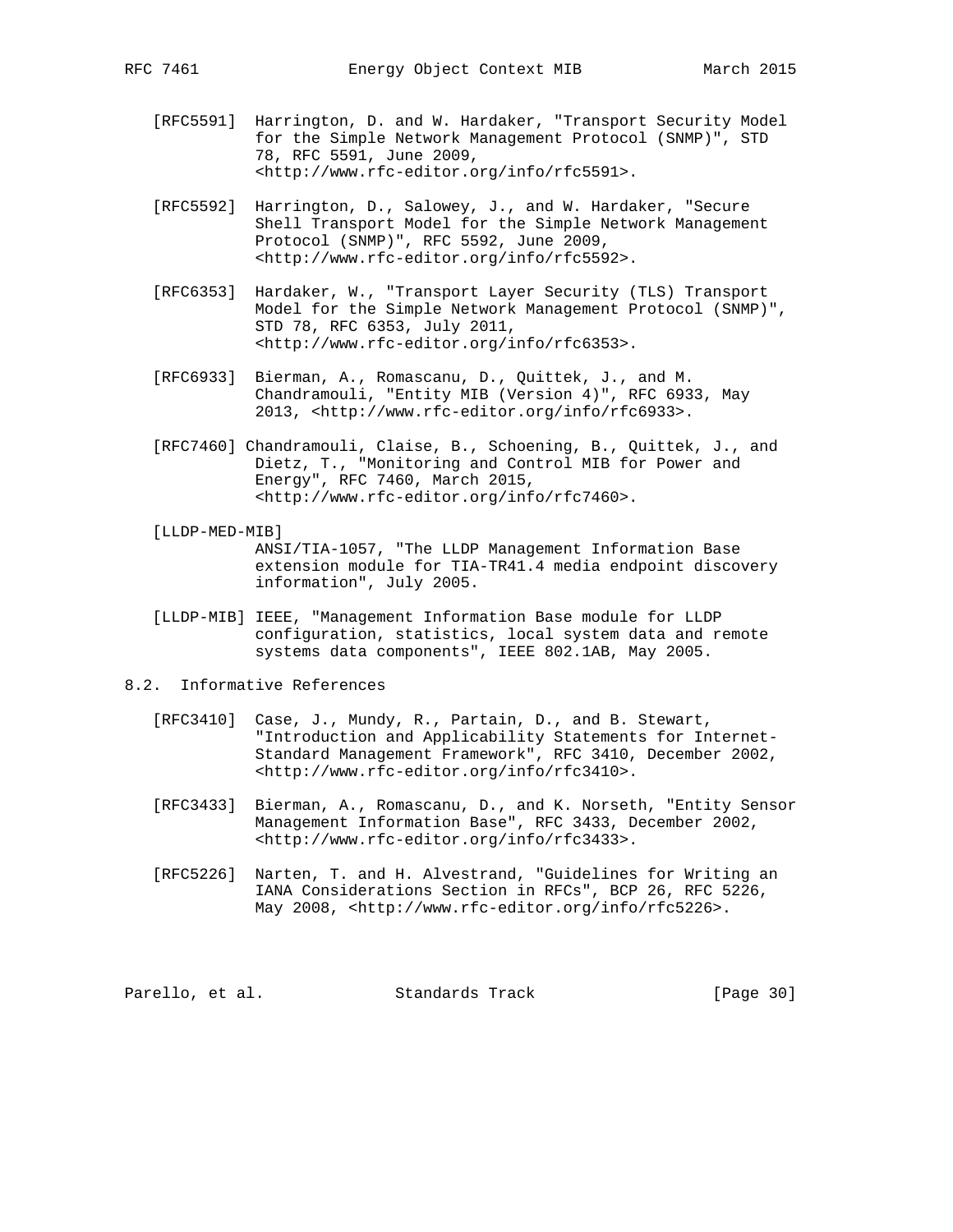- [RFC6988] Quittek, J., Ed., Chandramouli, M., Winter, R., Dietz, T., and B. Claise, "Requirements for Energy Management", RFC 6988, September 2013, <http://www.rfc-editor.org/info/rfc6988>.
- [RFC7326] Parello, J., Claise, B., Schoening, B., and J. Quittek, "Energy Management Framework", RFC 7326, September 2014, <http://www.rfc-editor.org/info/rfc7326>.
- [EMAN-AS] Schoening, B., Chandramouli, M., and B. Nordman, "Energy Management (EMAN) Applicability Statement", Work in Progress, draft-ietf-eman-applicability-statement-08, December 2014.

### Acknowledgements

 We would like to thank Juergen Quittek and Juergen Schoenwalder for their suggestions on the new design of eoRelationTable, which was a proposed solution for the open issue on the representation of Energy Object as a UUID list.

 Many thanks to Juergen Quittek for many comments on the wording, text, and design of the MIB thus resulting in an improved document.

 Many thanks to Alan Luchuk for the review of the MIB and his comments.

 In addition, the authors thank Bill Mielke for his multiple reviews, Brad Schoening and Juergen Schoenwaelder for their suggestions, and Michael Brown for dramatically improving this document.

Finally, thanks to the EMAN WG chairs: Nevil Brownlee and Tom Nadeau.

Parello, et al. Standards Track [Page 31]